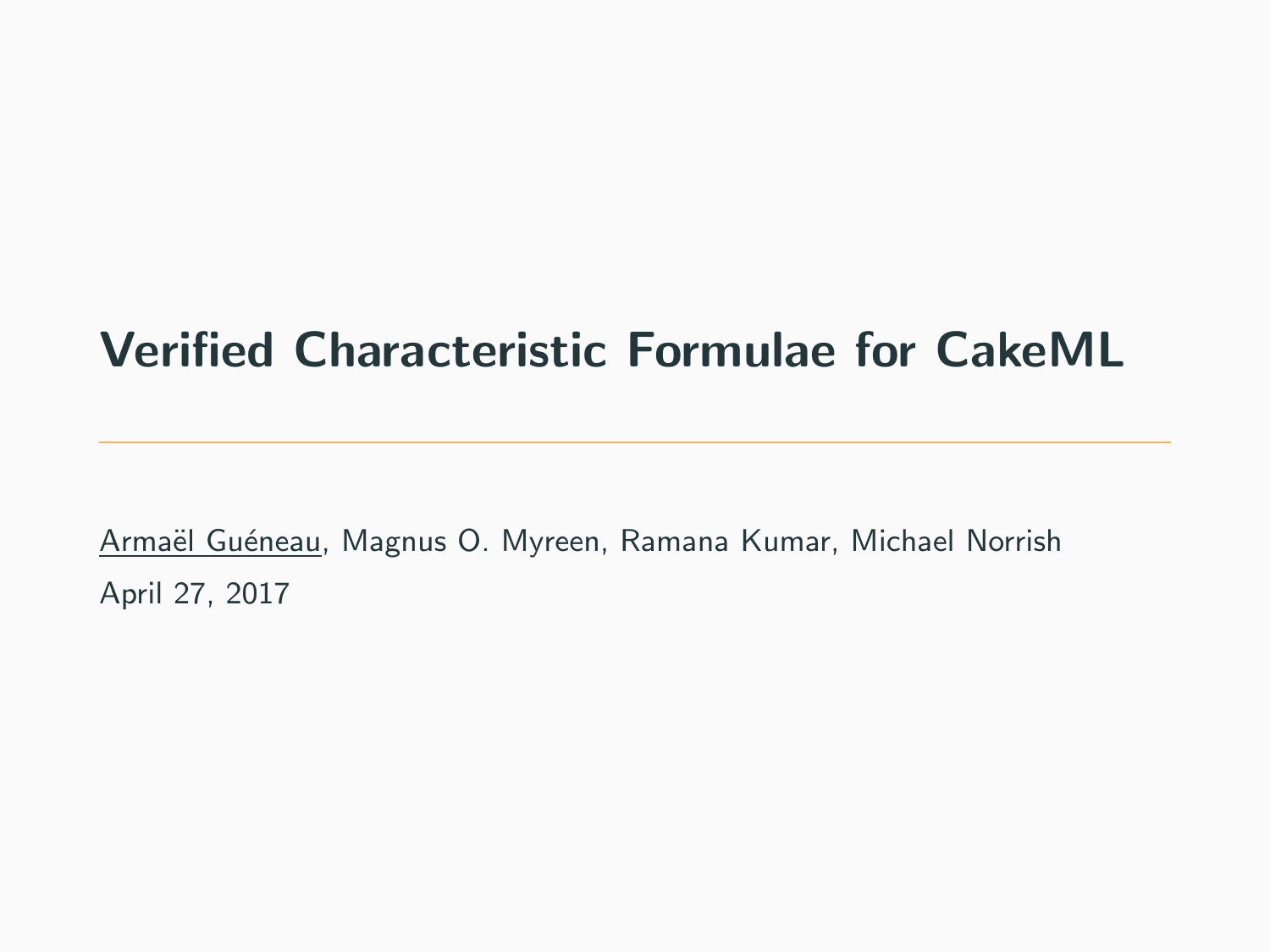Goal: write programs in a high-level (ML-style) language, prove them correct interactively, and compile them using a fully verified compilation chain.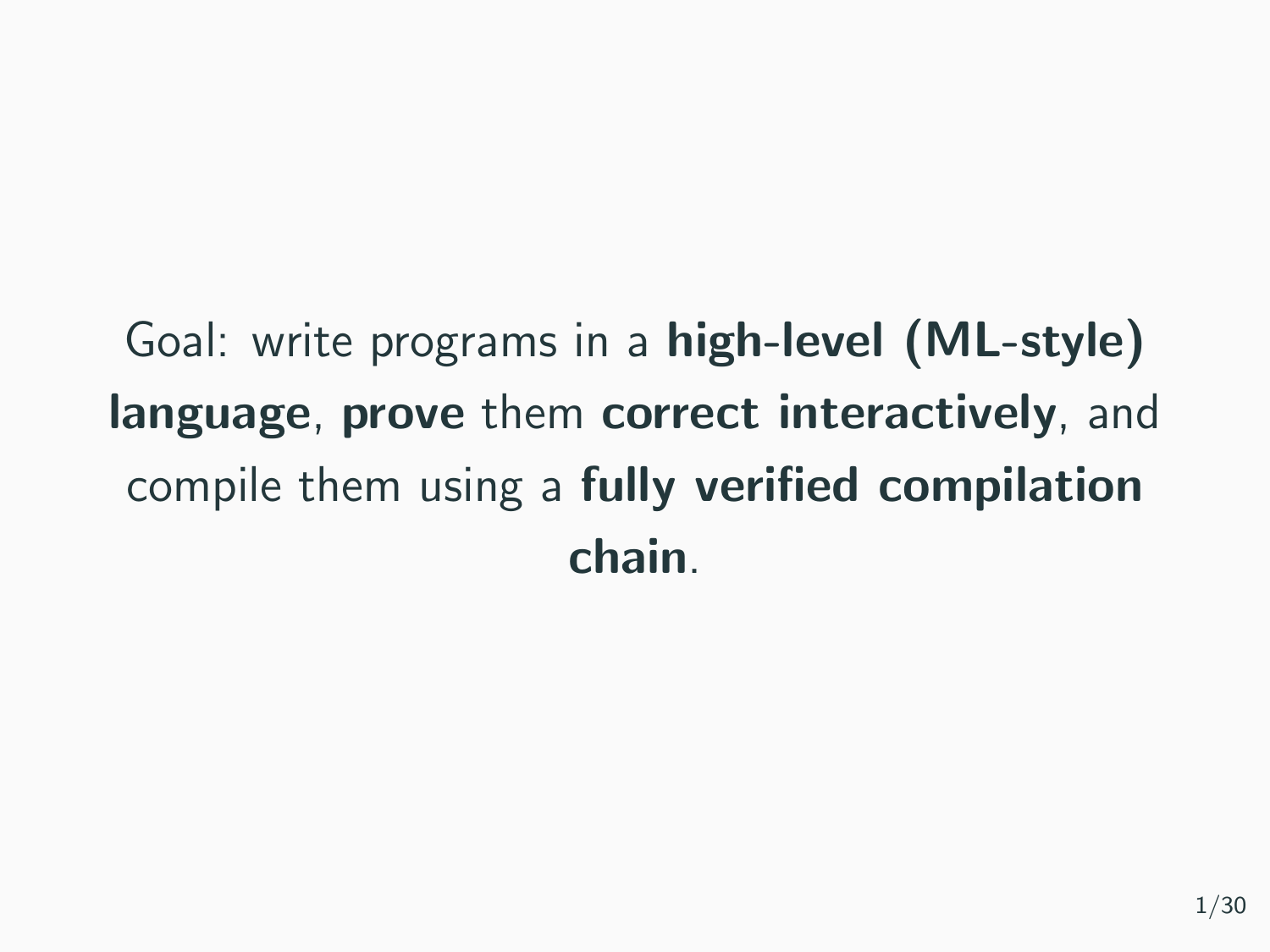Main building blocks:

- The CakeML compiler (POPL'14, ICFP'16)
- Characteristic Formulae for ML (ICFP'11)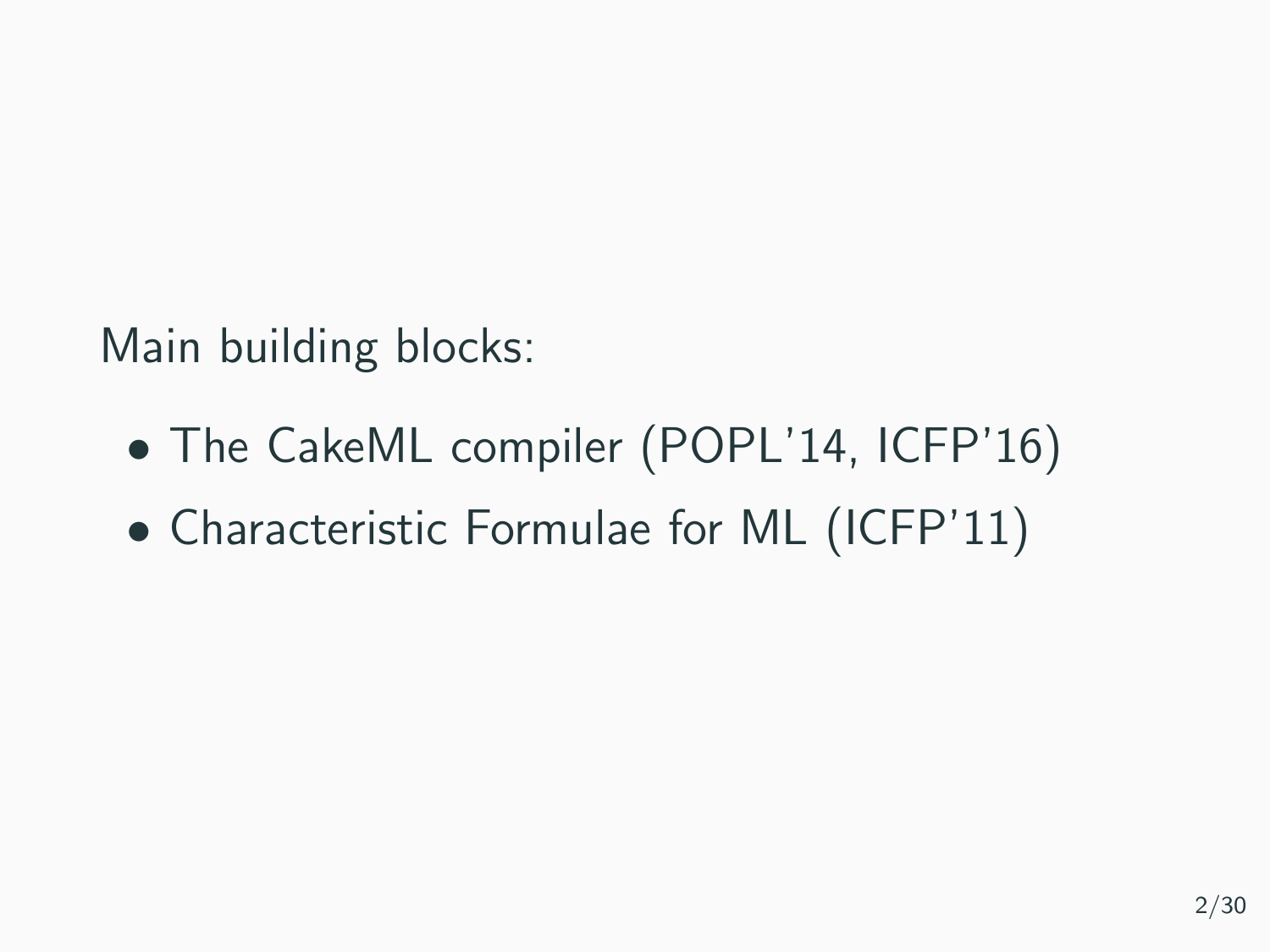

- Features: references, modules, datatypes, exceptions, a FFI, ...
- Missing features: functors, module nesting, records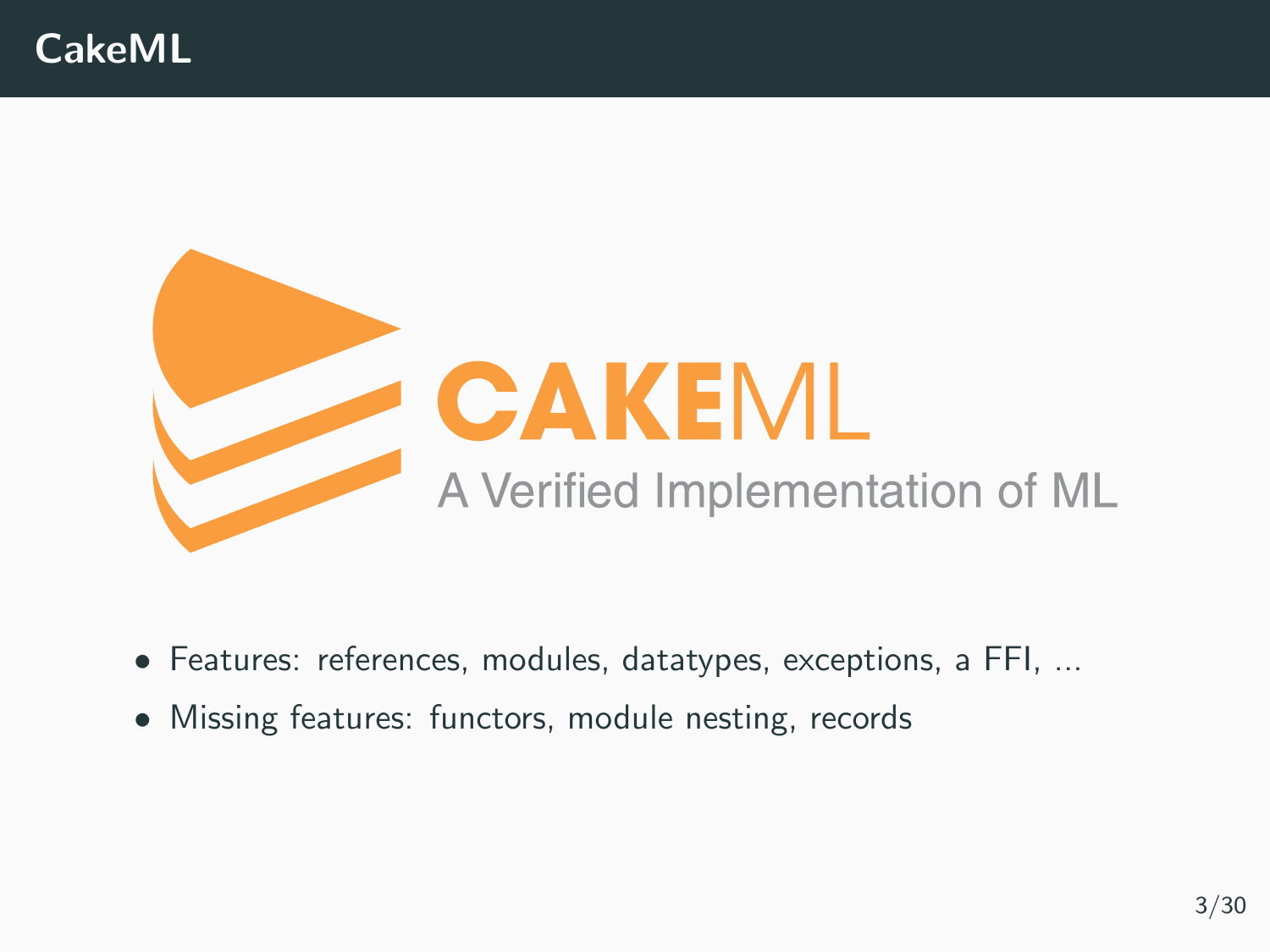The CakeML compiler:

- Optimizing compiler
- Verified compiler: "Compcert for ML"
- Small trusted base: HOL kernel & machine axiomatisation
- Bootstraps (compiles itself)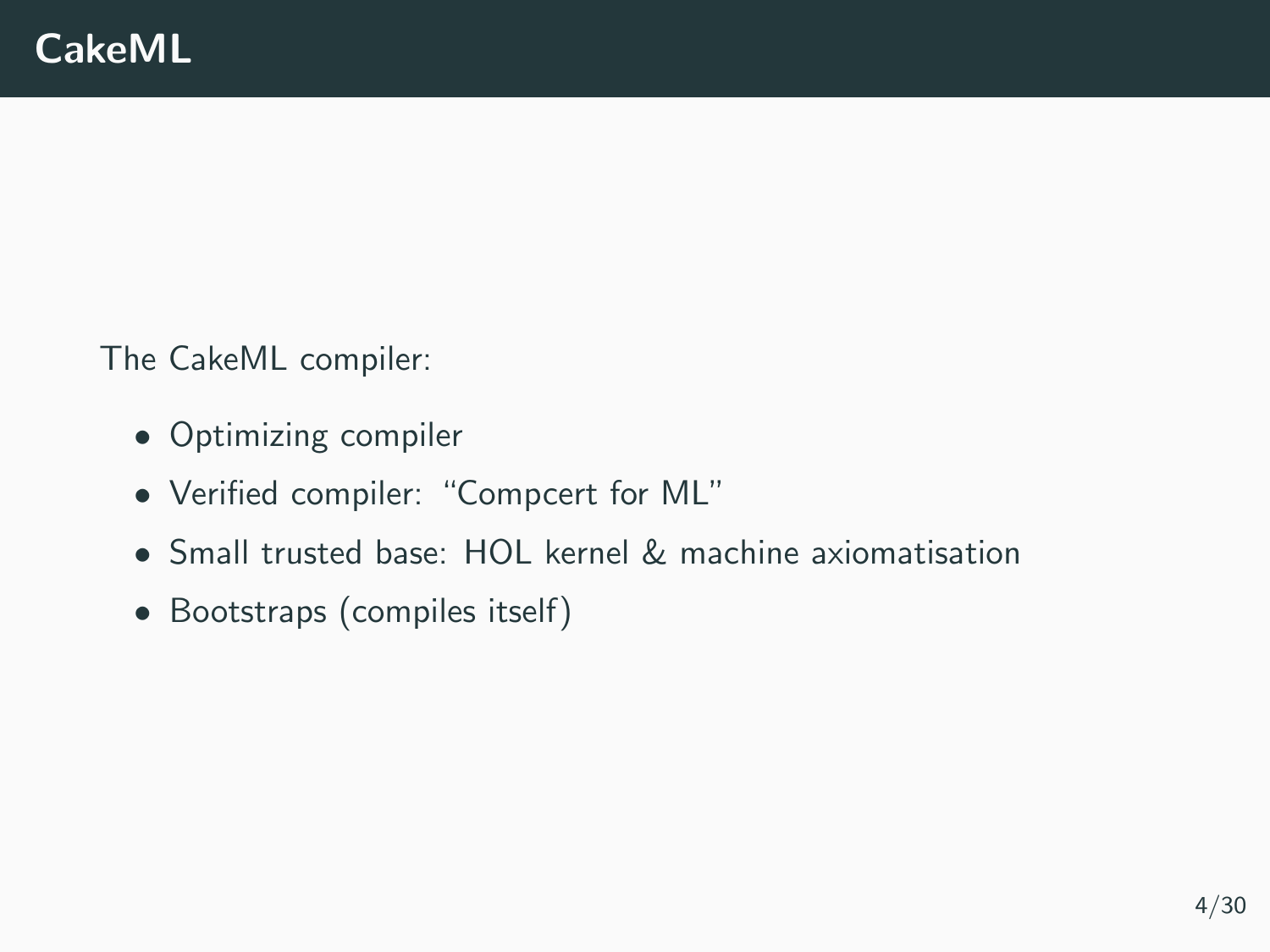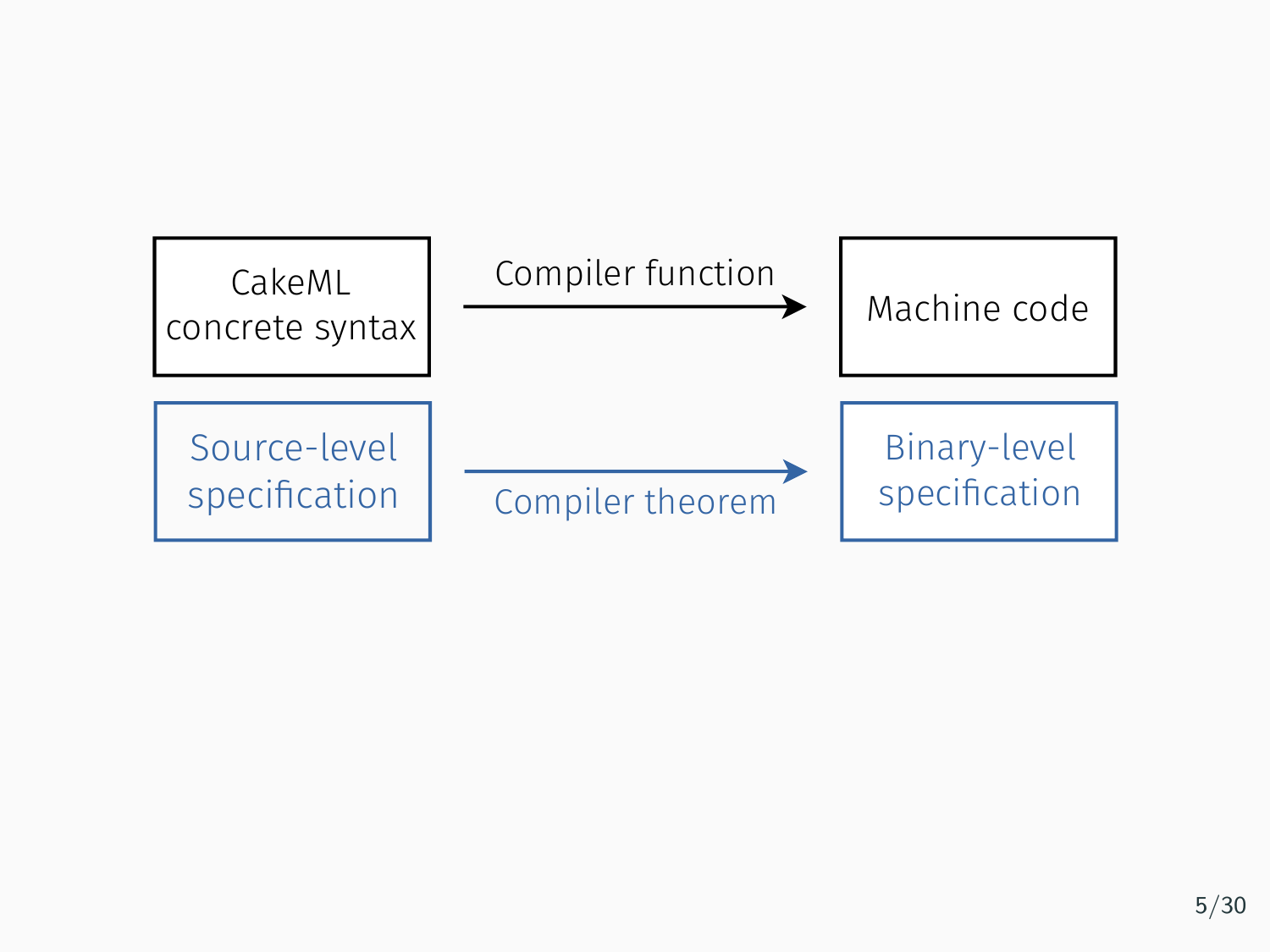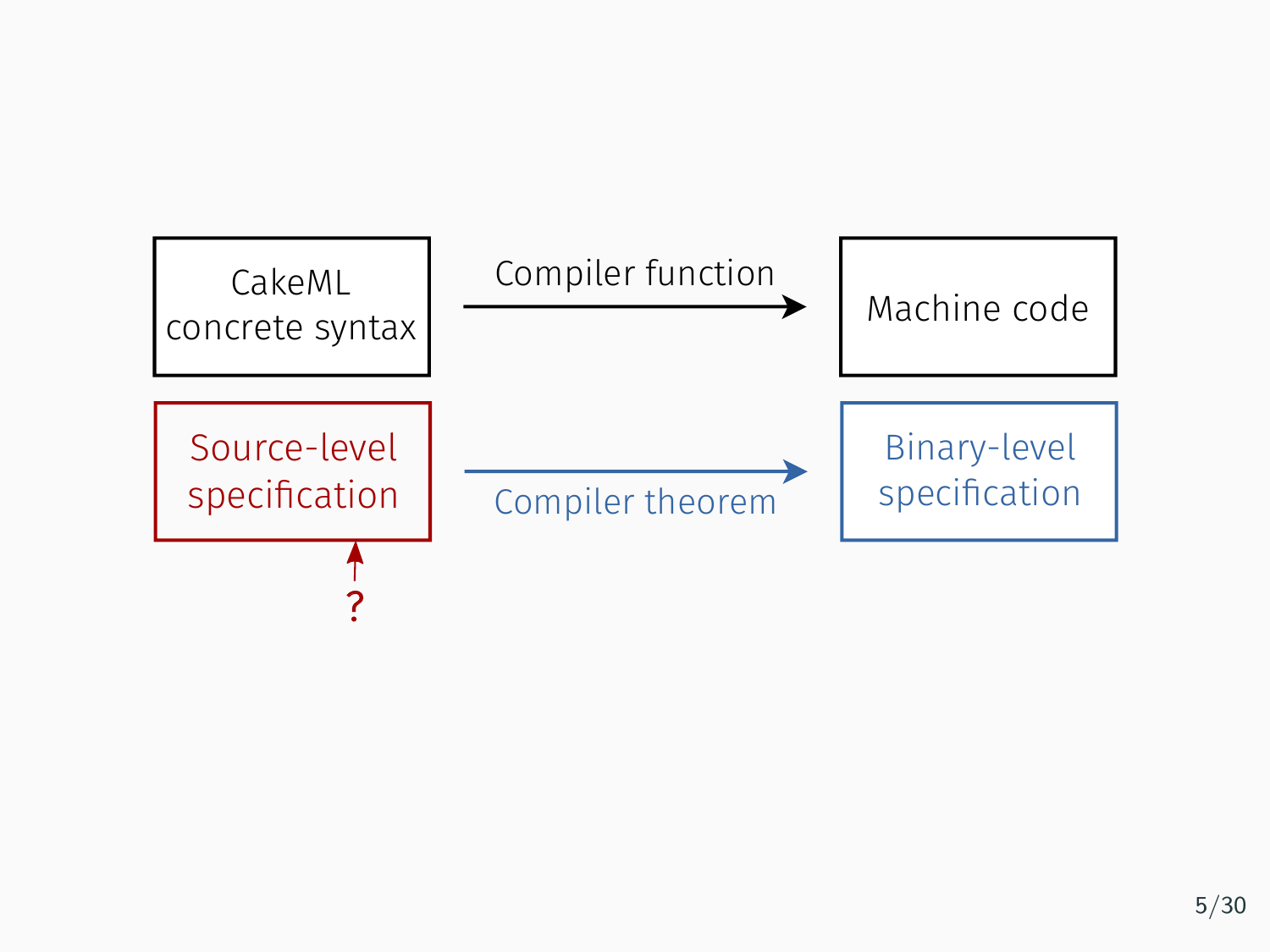#### CFML:

- A tool to reason about ML programs...
- ... using Separation Logic
- ... in an interactive proof assistant (Coq).
- Smoothly integrate the SL reasoning rules into the higher-order logic, by turning all program variables into logical variables in one step
- Used to verify numerous non-trivial data-structures and algorithms (Union-Find, Dijkstra, Binary trees, Vectors, Hashtables...)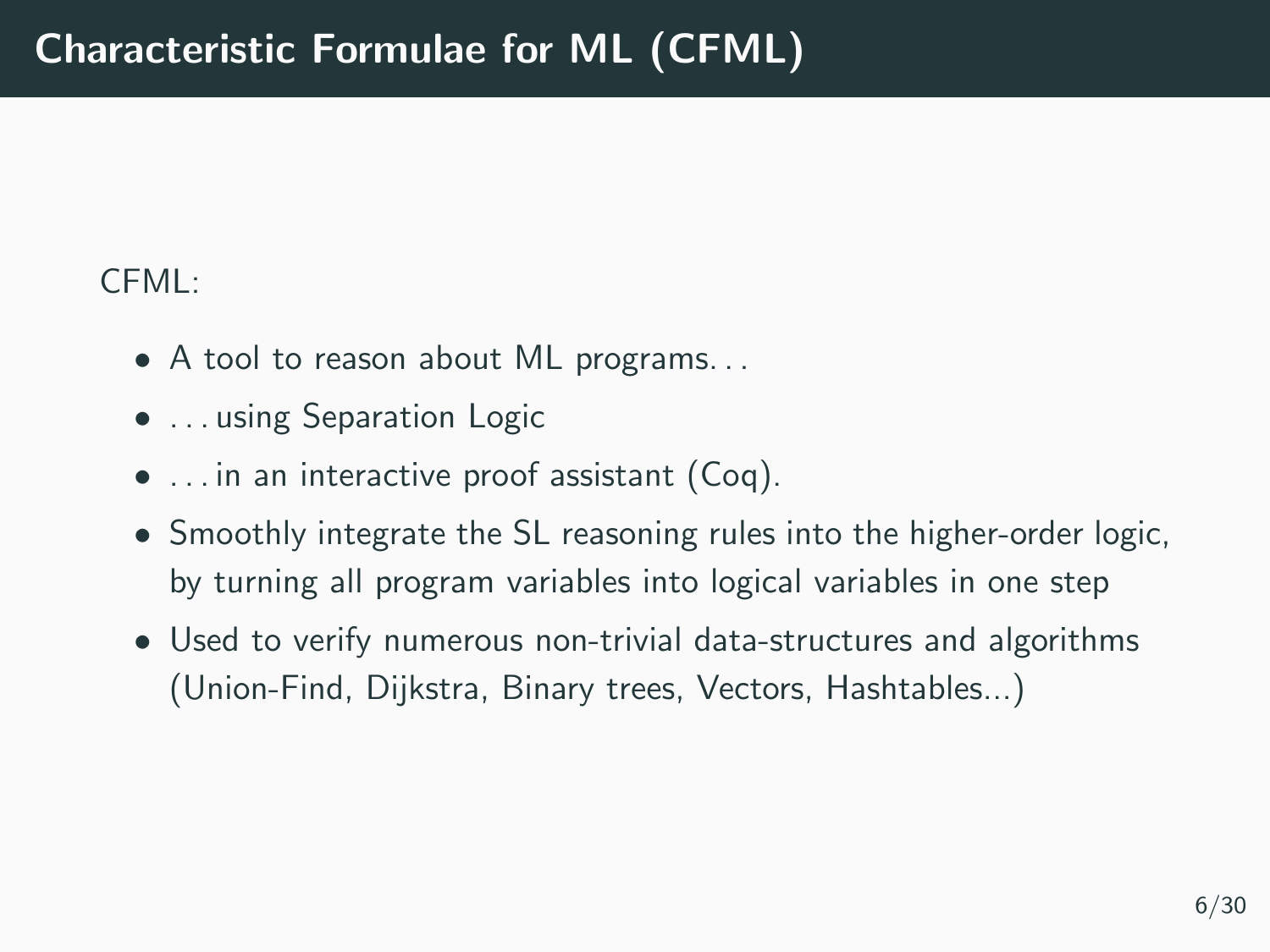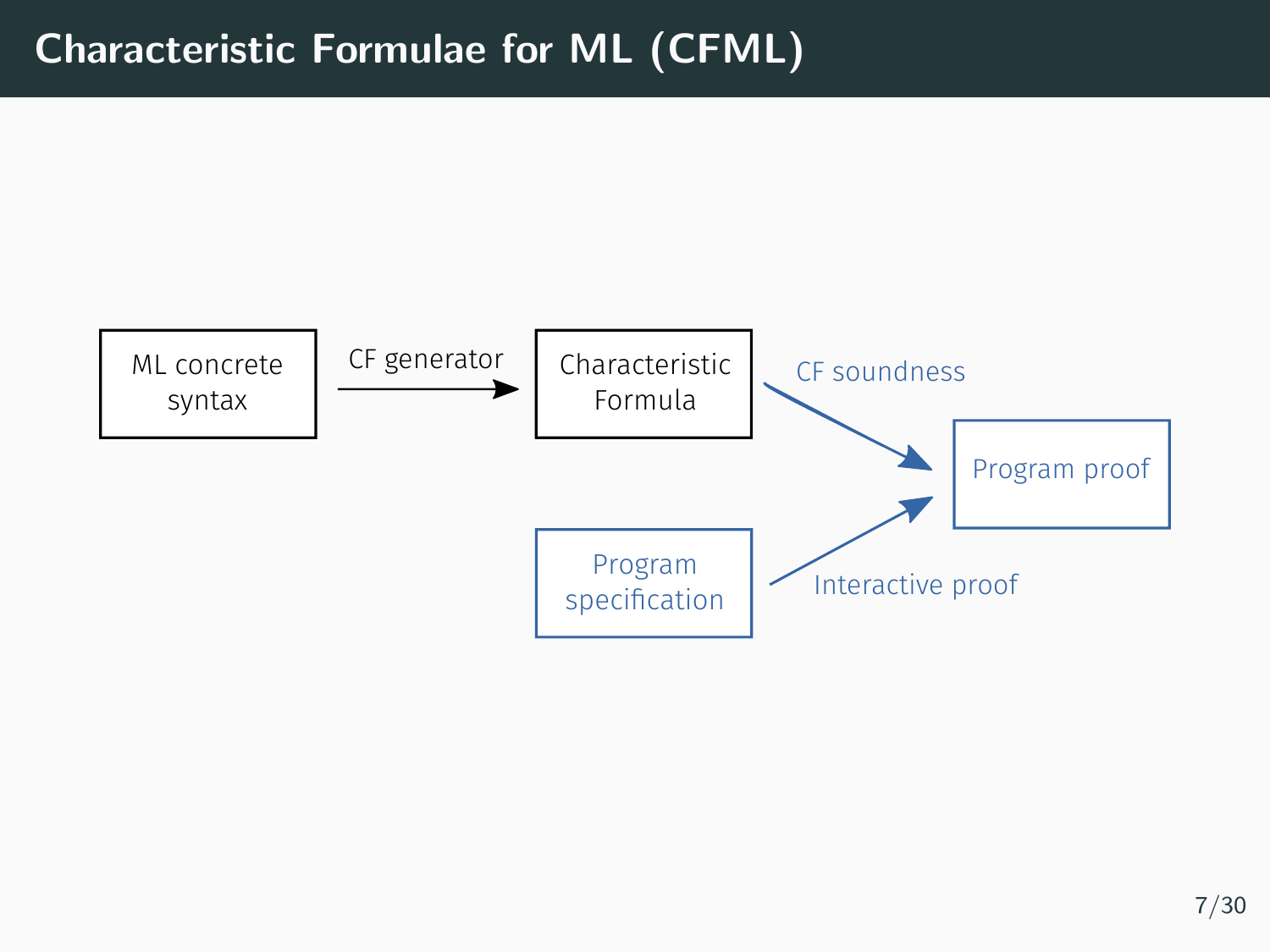# Connecting CakeML and Characteristic Formulae What are the missing bits?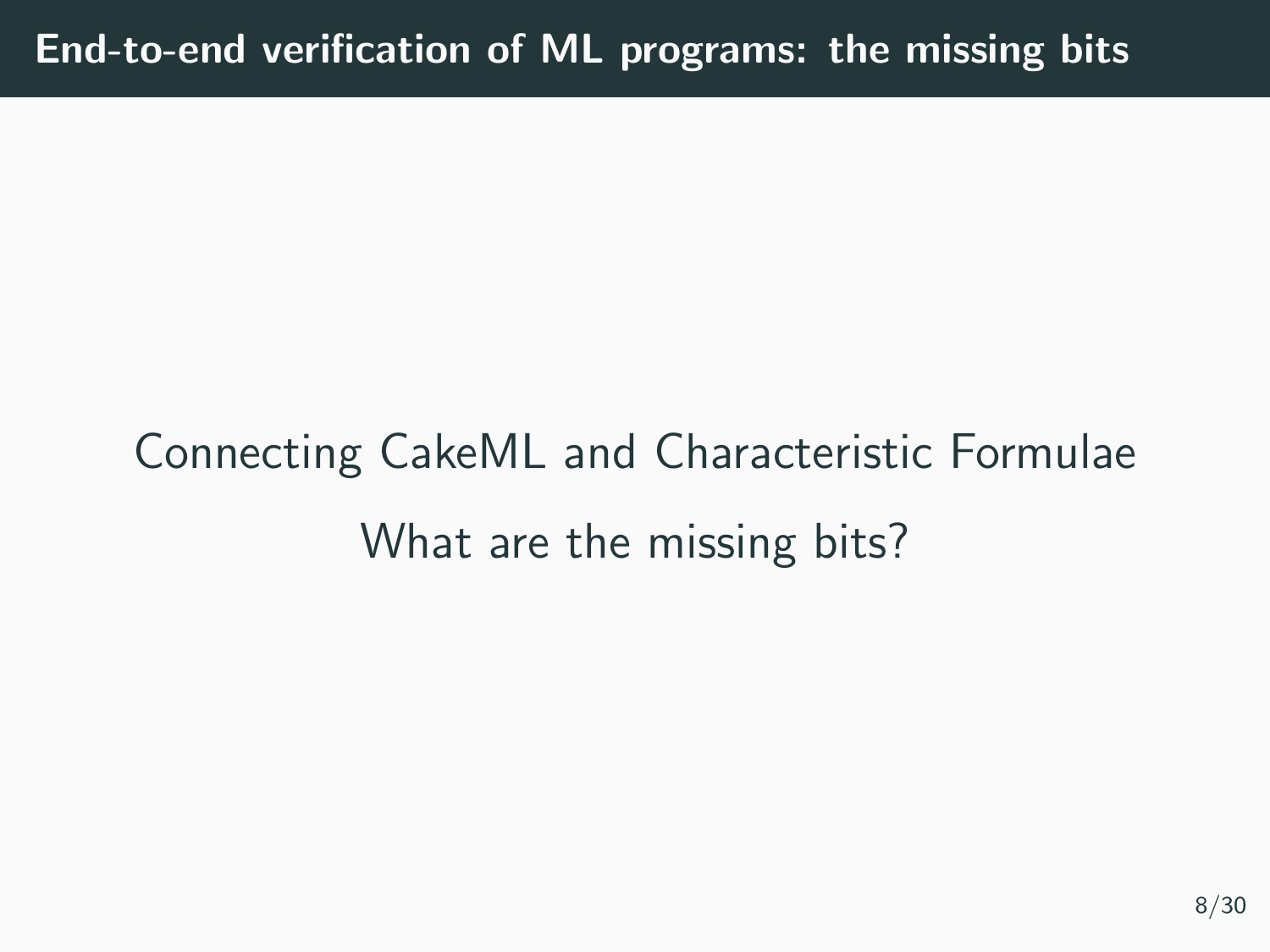Main challenge: realize CF axioms against the source code semantics

Other challenges:

- Add support for exceptions
- Add support for I/O
- Adapt from Coq to HOL
- Adapt CakeML translator to integrate into CF the connection between program values and logical values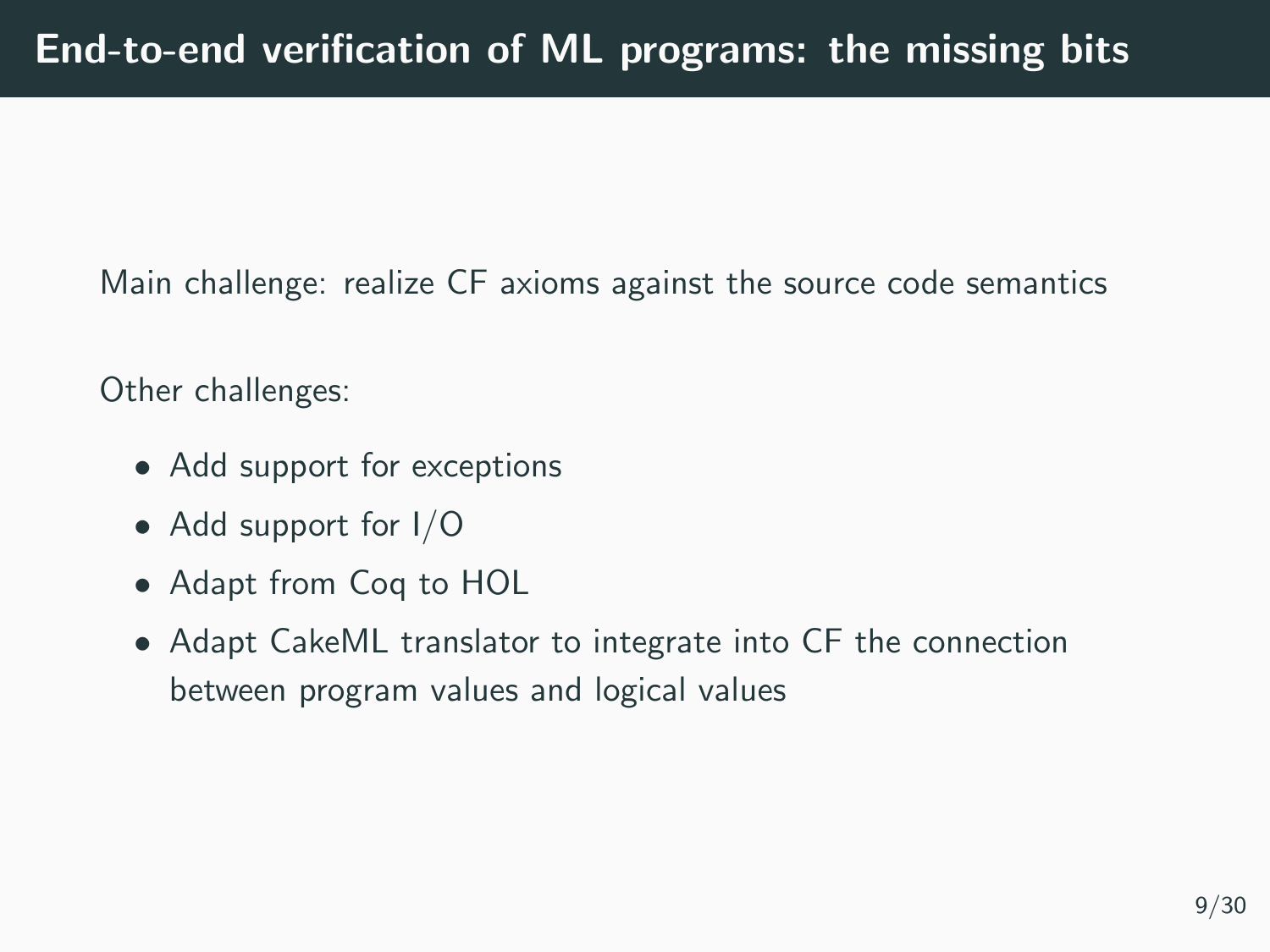### A program logic for CakeML

- State modular specifications about ML programs
- Prove them in a covenient way (using Separation Logic, following their CF)
- Theorem: the toplevel specification carries to the machine code produced by the CakeML compiler

Trusted codebase: HOL kernel, machine axiomatization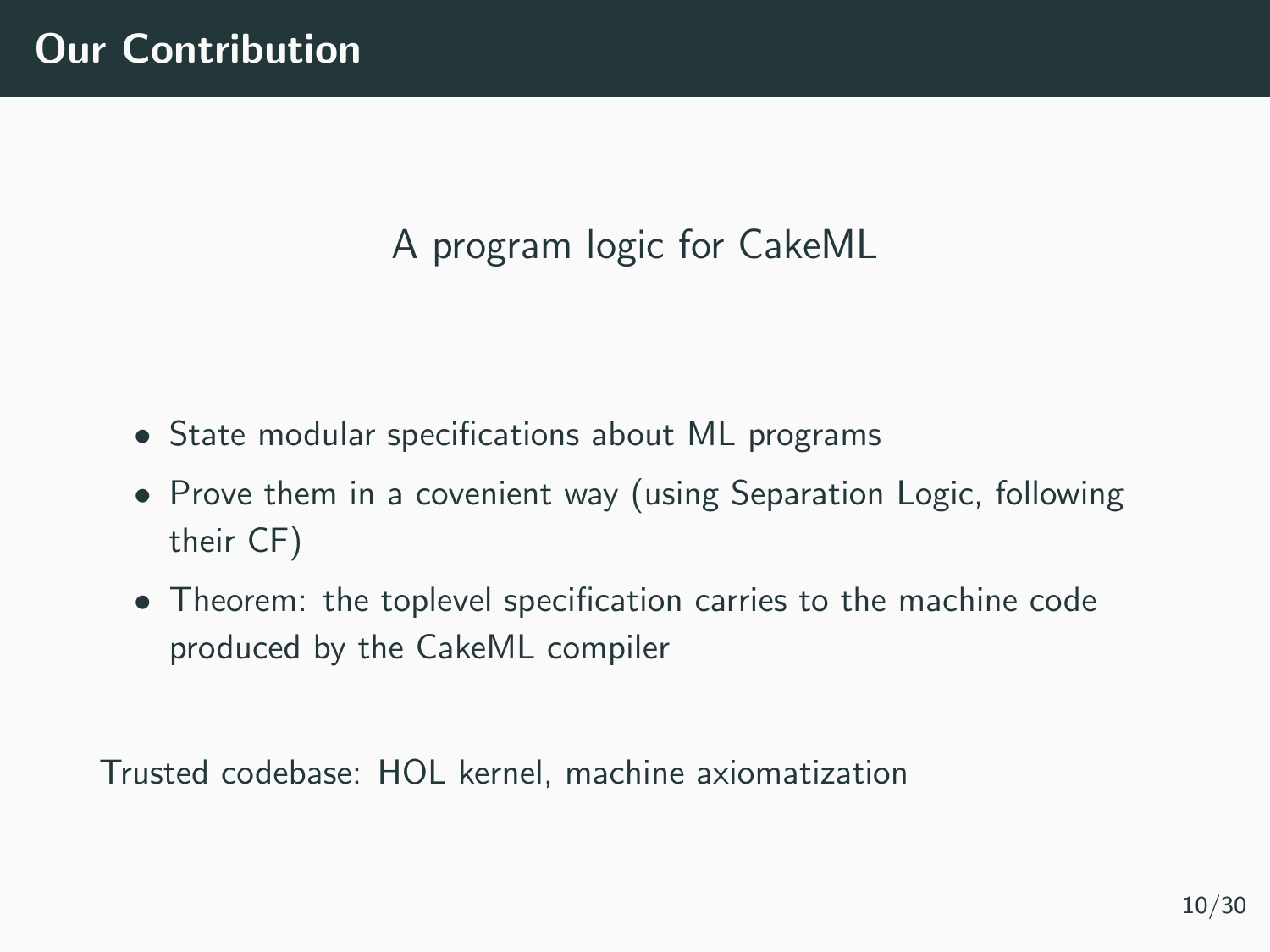#### [Background on CF](#page-13-0)

[Soundness theorem: connecting CF to CakeML semantics](#page-17-0)

[Extensions of CF](#page-25-0)

[Support for I/O through the CakeML FFI](#page-26-0)

[Support for exceptions](#page-31-0)

[Interoperating with the proof-producing translator](#page-33-0)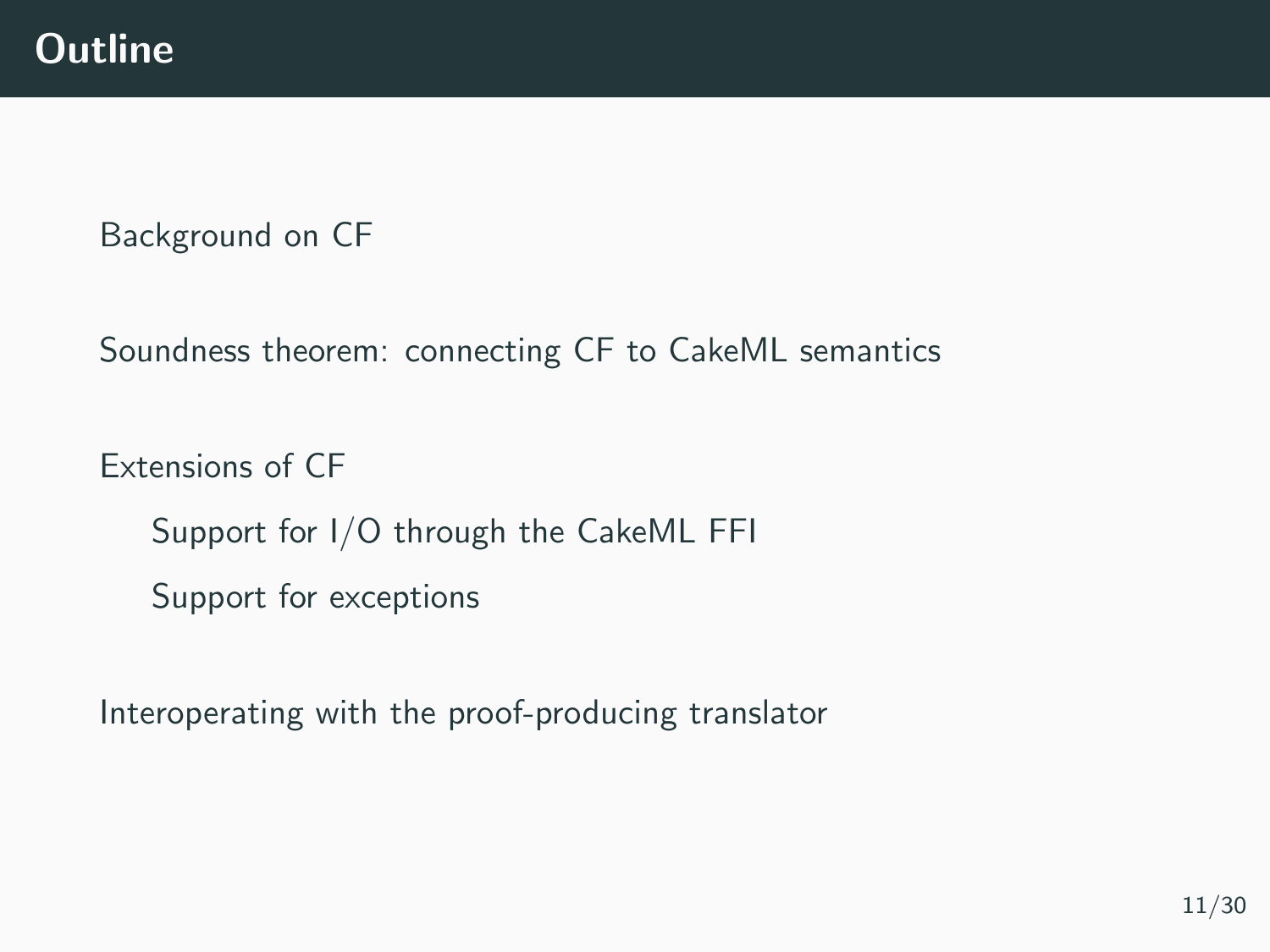## <span id="page-13-0"></span>[Background on CF](#page-13-0)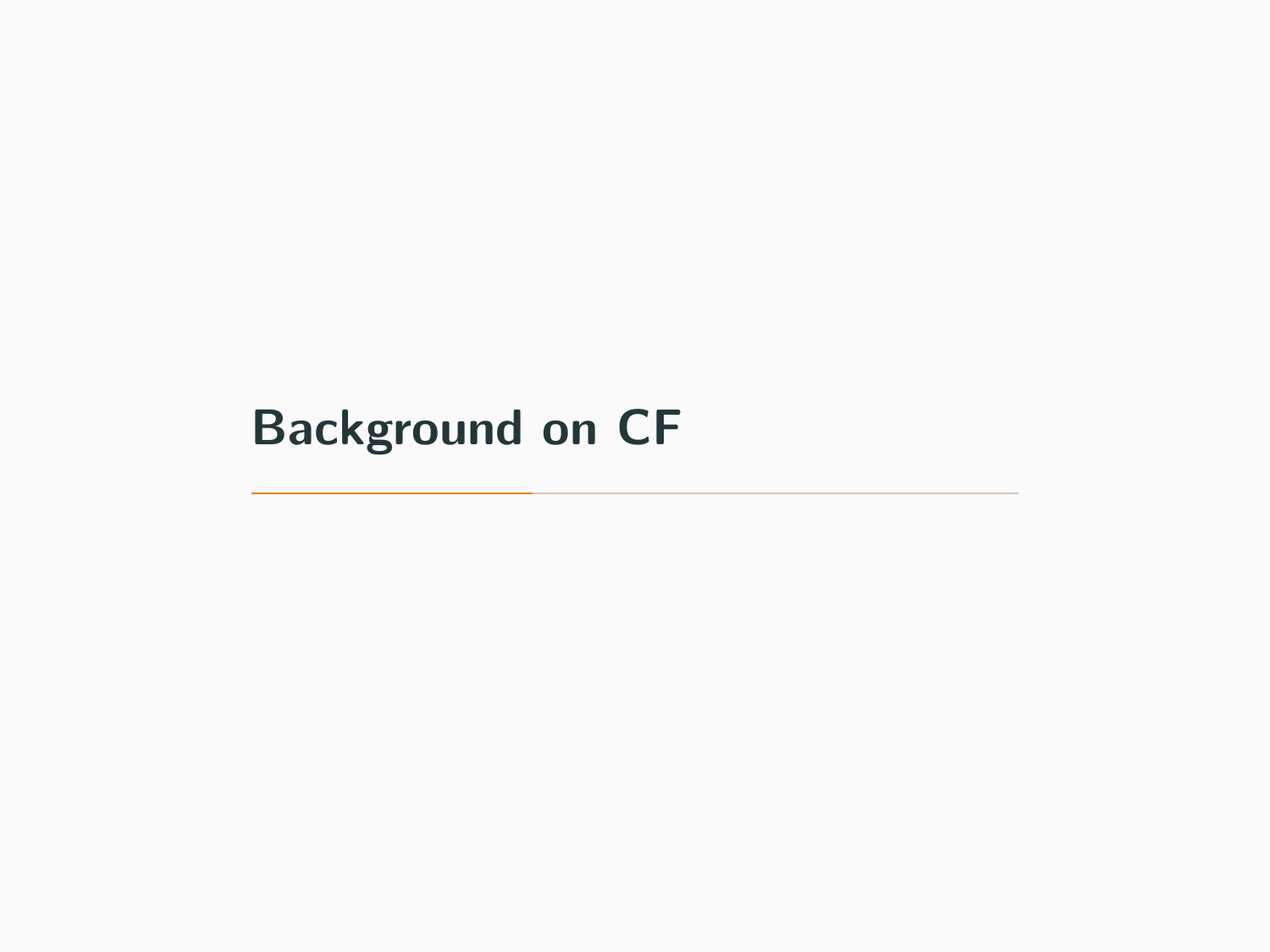

Main workhorse: the CF generator, "cf".

• Source-level expression  $e \rightarrow$  characteristic formula (cf e)

 $(cf e)$ :

- logical formula; doesn't mention the syntax of e
- akin to a total correctness Hoare triple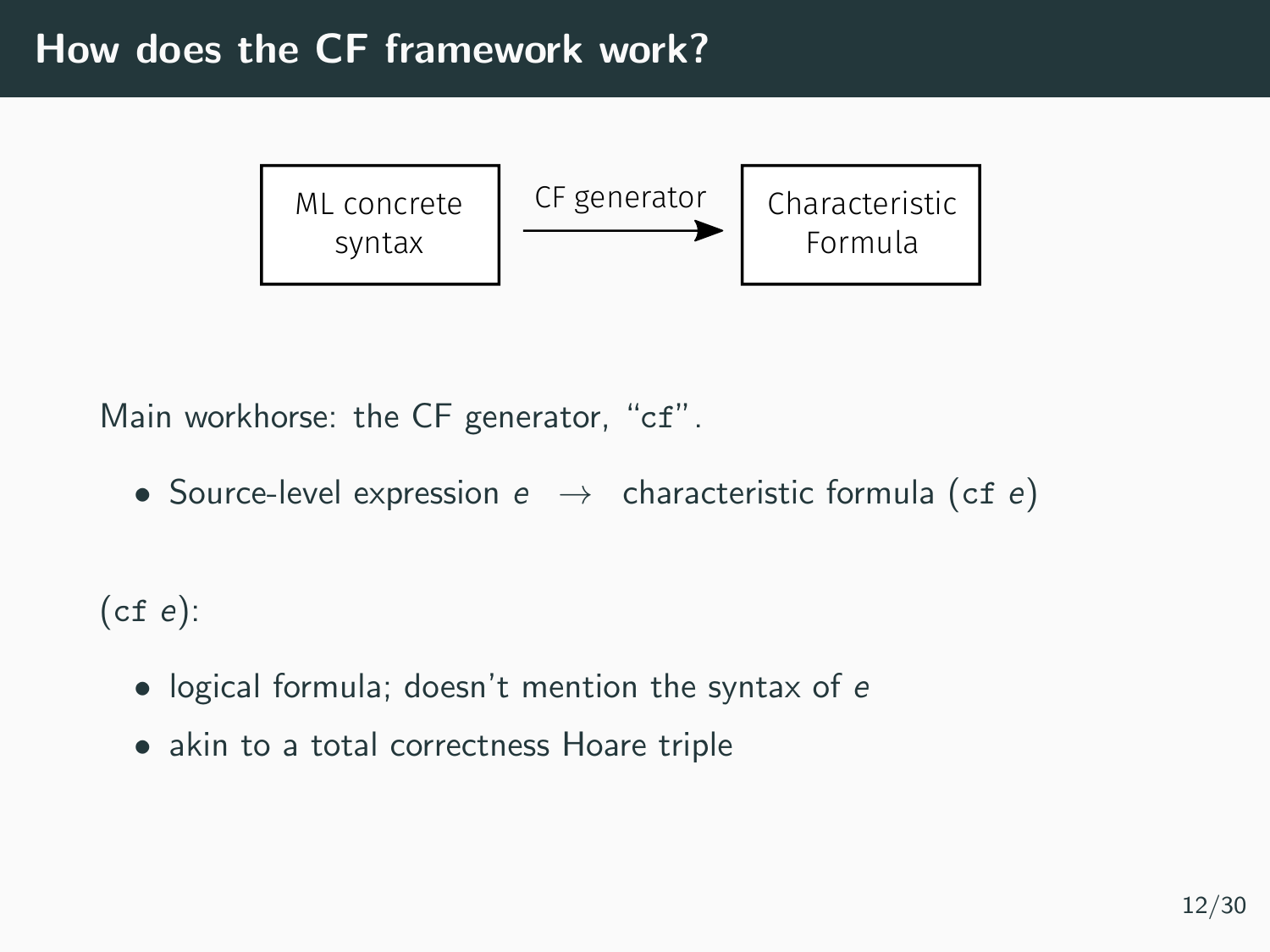### How does the CF framework work? (2)



 $(cf e) env H Q$ :

- "e can have  $H$  as pre-condition and  $Q$  as post-condition in environment env"
- H, Q: heap predicates (Separation Logic assertions)
- $H: \text{heap} \rightarrow \text{bool}$
- $Q: v \rightarrow$  heap  $\rightarrow$  bool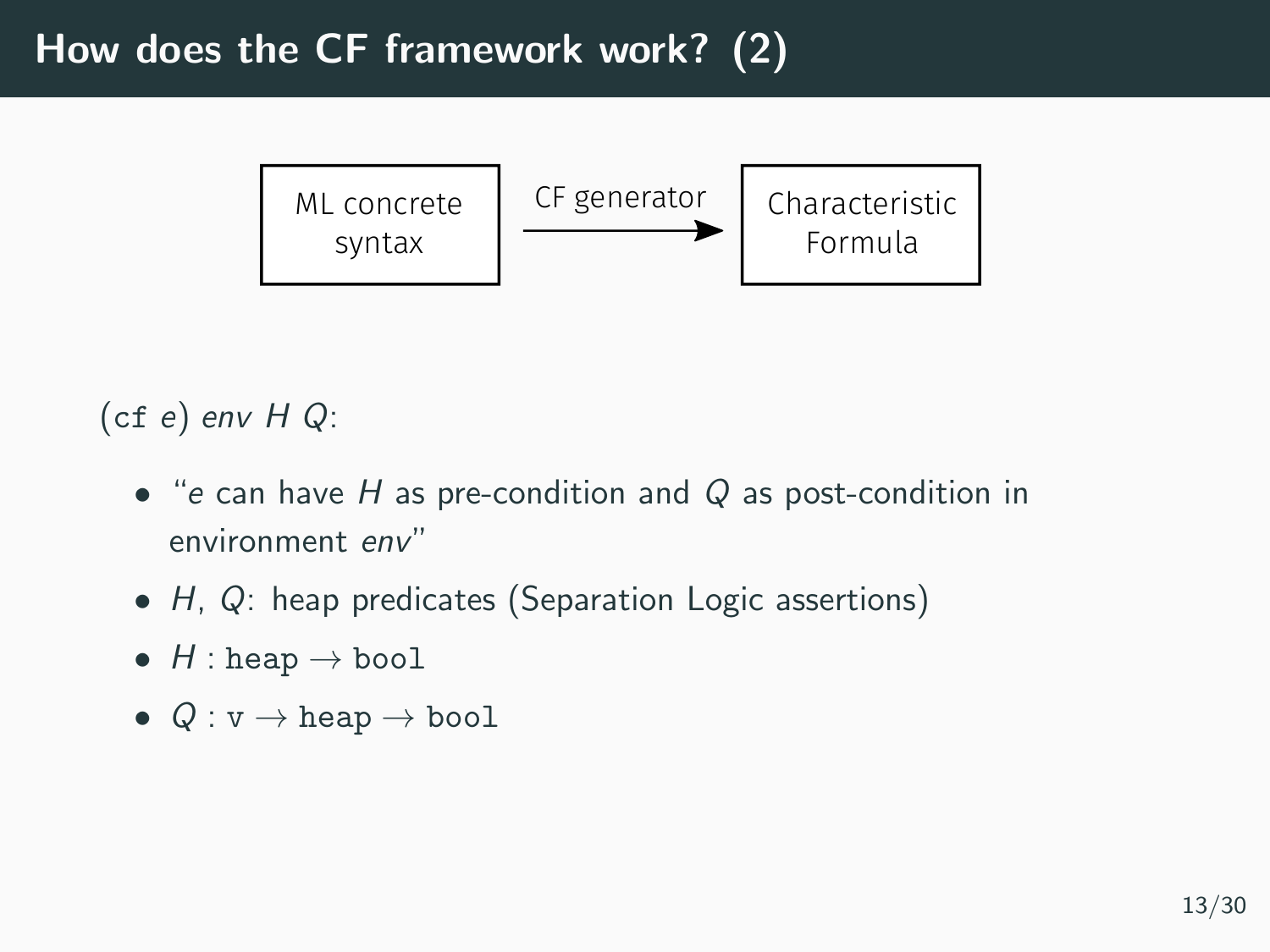Hoare-logic rule:

$$
\cfrac{\mathit{env} \vdash \{H\} \mathit{e}_1 \{Q'\} \qquad \forall X. ((x, X) :: \mathit{env}) \vdash \{Q' \ X\} \mathit{e}_2 \{Q\}}{\mathit{env} \vdash \{H\} (\text{Let } x \mathit{e}_1 \mathit{e}_2) \{Q\}}
$$

Characteristic Formula:

$$
\begin{array}{rcl}\n\text{cf (Let } x \in_1 e_2) \text{ env} &=& \text{local } (\lambda H \ Q. \\
&& \exists \ Q'. \\
& & \text{cf } e_1 \ H \ Q' \land \\
& & \forall \ X. \ \text{cf } e_2 \ ((x, X) :: \text{env}) \ (Q' \ X) \ Q)\n\end{array}
$$

Note: in practice, tactics are provided and the definition of cf is not shown to the user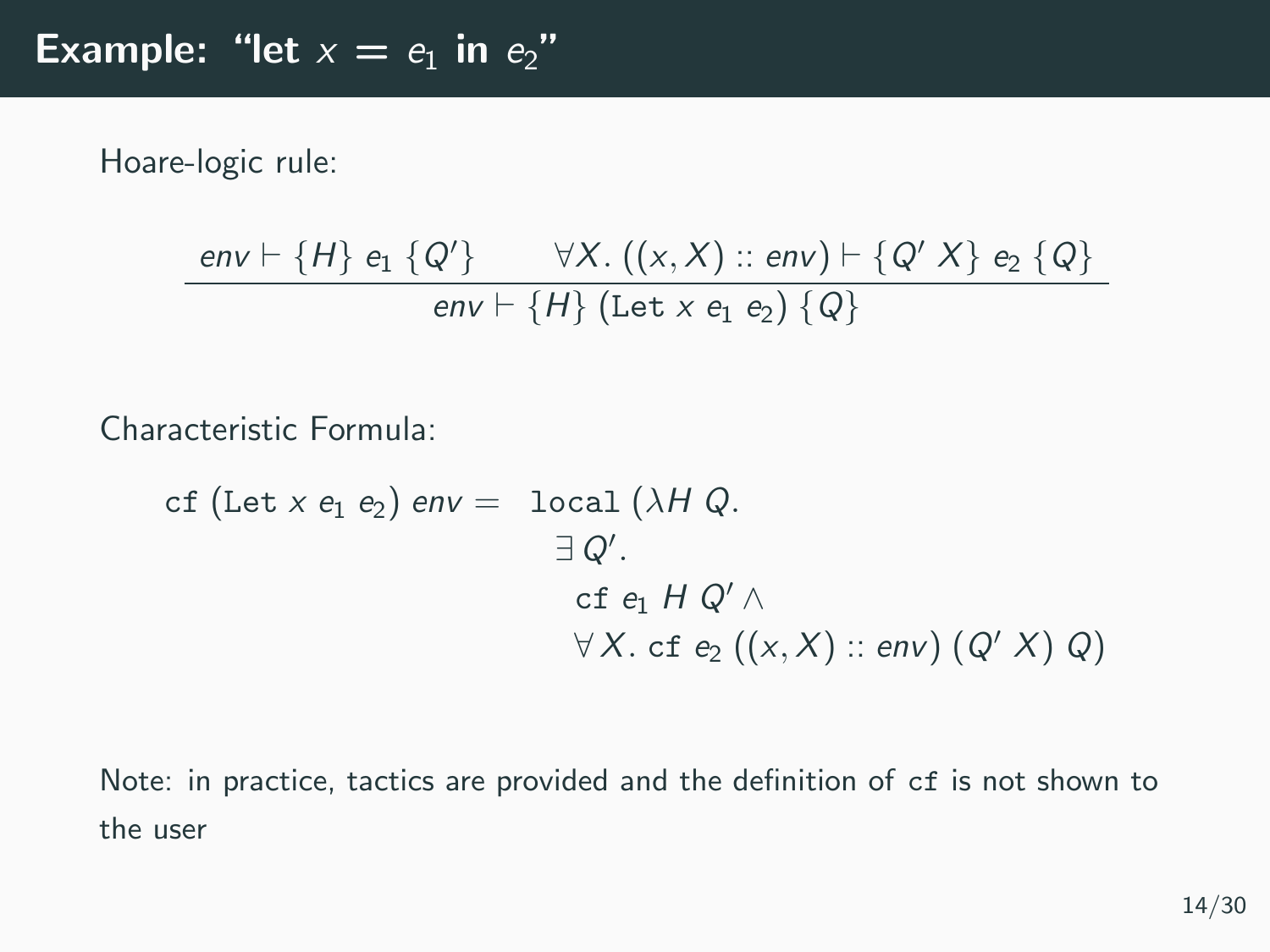# <span id="page-17-0"></span>[Soundness theorem: connecting](#page-17-0) [CF to CakeML semantics](#page-17-0)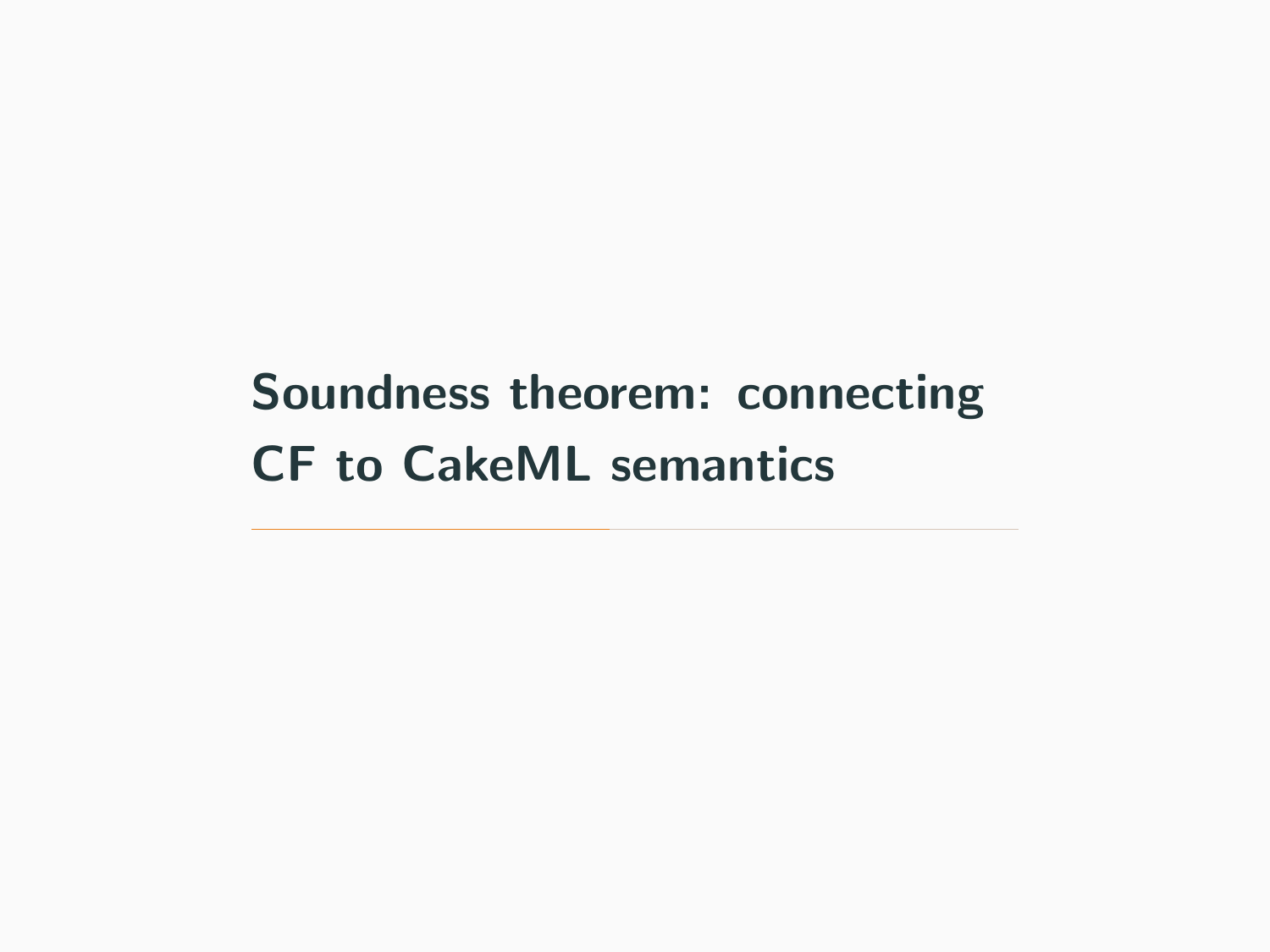#### Soundness of a CF framework



"Proving properties about a characteristic formula gives equivalent properties about the program itself"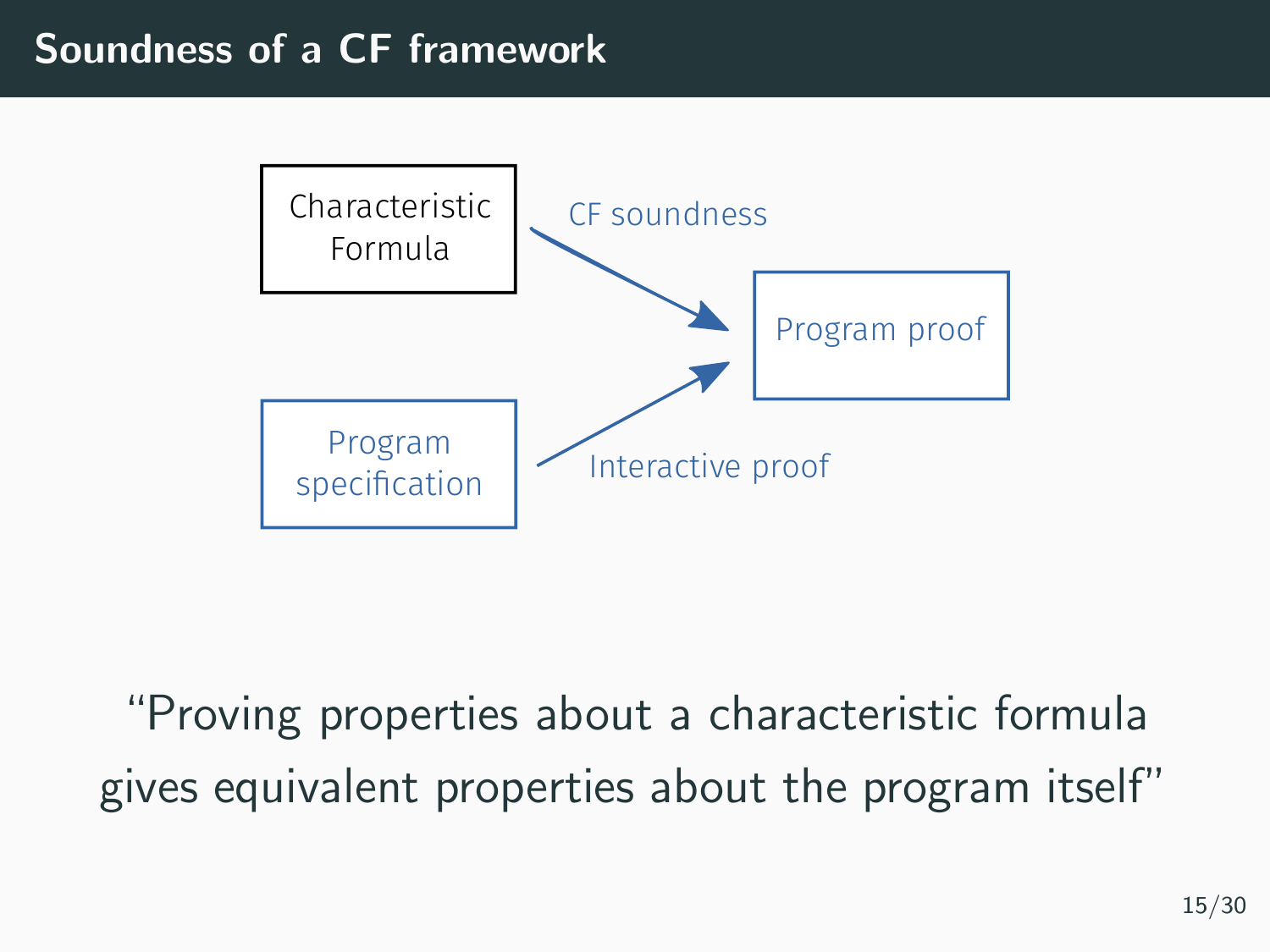### Connecting CF and CakeML views of the heap

CakeML view of the heap: list of store values.

```
state =<| clock : num
   : refs : v store_v list
   ; . . . |>
'a store_v =Refy of 'a
  | W8array of word8 list
   Varray of 'a list
```
CF view of the heap: Separation Logic heap assertions.

Example:  $(r_1 \rightsquigarrow v_1 * r_2 \rightsquigarrow v_2)$ 

Define heaps and heap predicates specialized for CakeML values:

- Type heap  $=$  (num  $\mapsto$  v store\_v)
- Projection state\_to\_heap : state  $\rightarrow$  heap
- $r \rightsquigarrow v = (\lambda h. \exists loc. r = Loc loc \land h = \{ (loc. Ref v) \})$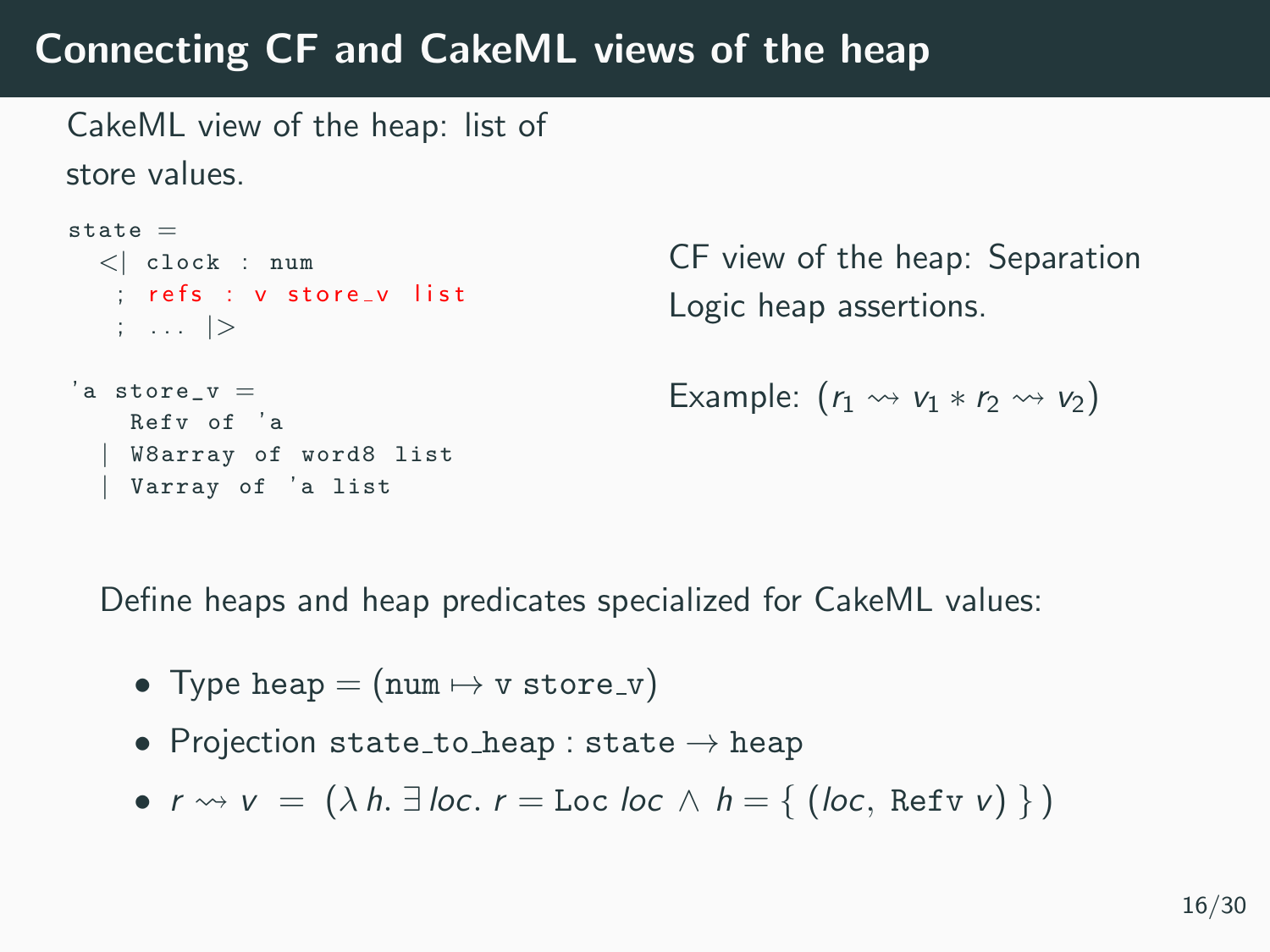CakeML values:

```
v =Litv lit
  Conv ( ( connN \times tid\_or\_exn ) option ) (v list )
  Closure (v sem_env) string exp
  Recclosure (v sem_env) ((string \times string \times exp) list) string
  Loc num
  Vectory (y list)
```
We re-use CakeML refinement invariants:

INT  $i = (\lambda v. v = \text{Litv}(\text{IntLit} i))$ BOOL  $T = (\lambda v. v = Conv(Some("true", TypeId(Short "bool"))$ ]]]

$$
\vdash \text{INT } i_0 \ v_0 \ \land \ \text{INT } i_1 \ v_1 \Rightarrow \\ \{\text{emp}\} \ \text{plus\_v} \cdot [v_0; \ v_1] \ \{\lambda \ v. \ \langle \text{INT } (i_0 + i_1) \ v \rangle \}
$$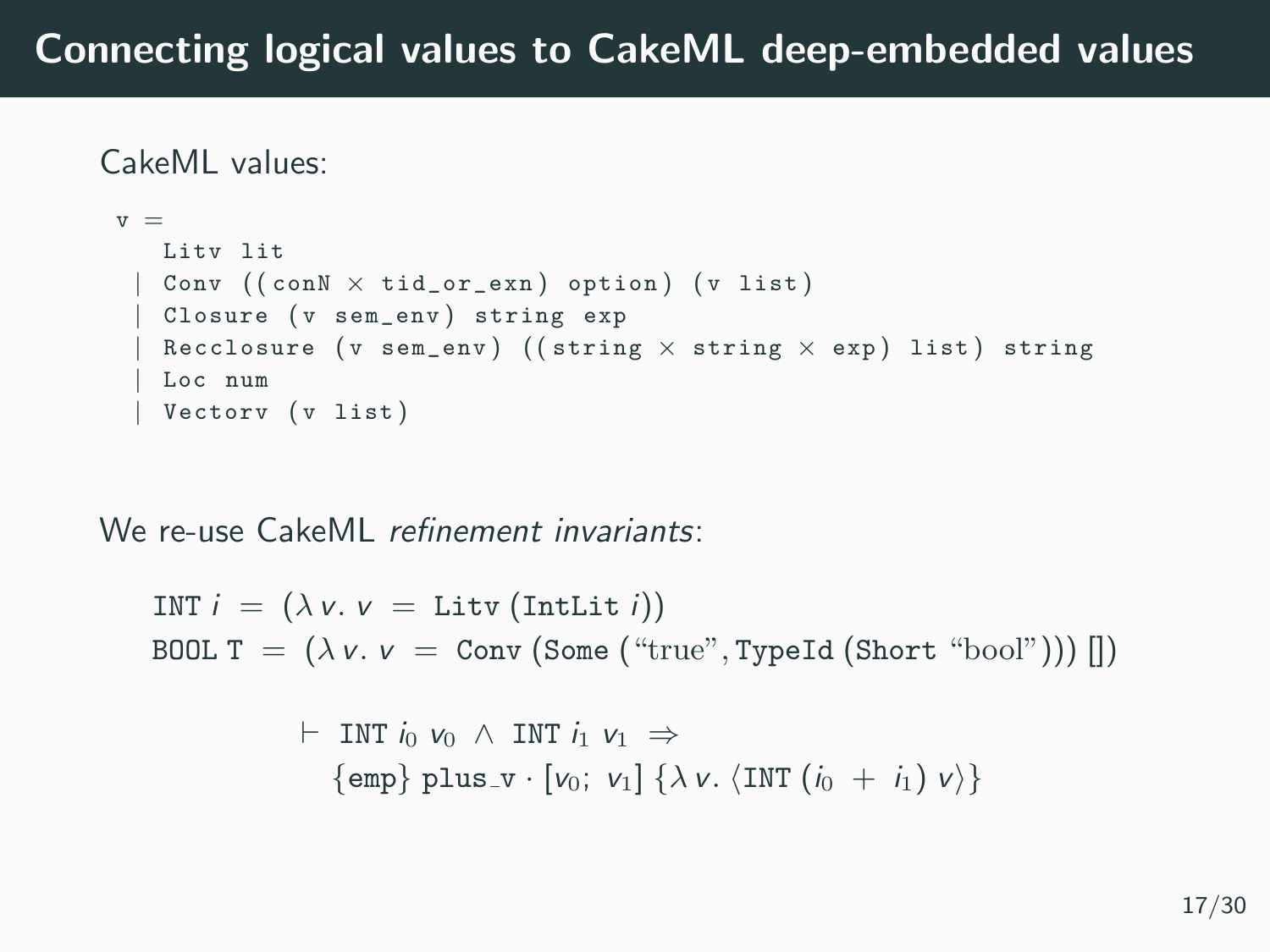Extract from CakeML big-step semantics:

```
evaluate st env [Lit l] = (st, Rval [Litv l])
evaluate st env [Var n] =
 case lookup_var_id n env of
   None \Rightarrow (st, Rerr (Rabort Rtype_error))
 | Some v \Rightarrow (st, Rval [v])evaluate st env [Fun x e] = (st, Rval [Closure env x e])
evaluate st env [App Opapp [f; v]] =case evaluate st env [v; f] of
   (st', Rval [v; f]) \Rightarrowcase do opapp [f; v] of
         None \Rightarrow (st', Rerr (Rabort Rtype_error))
       | Some (\text{env}', e) \Rightarrowif st'.clock = 0 then
               (st^\prime,\texttt{Rerr} (Rabort Rtimeout_error))
             else evaluate (\texttt{dec\_clock}~\textit{st}') env' [e]| res \Rightarrow res
```
...

```
evaluate :
  state \rightarrowv sem_env \rightarrowexp list \rightarrowstate \times (v list, v) result
```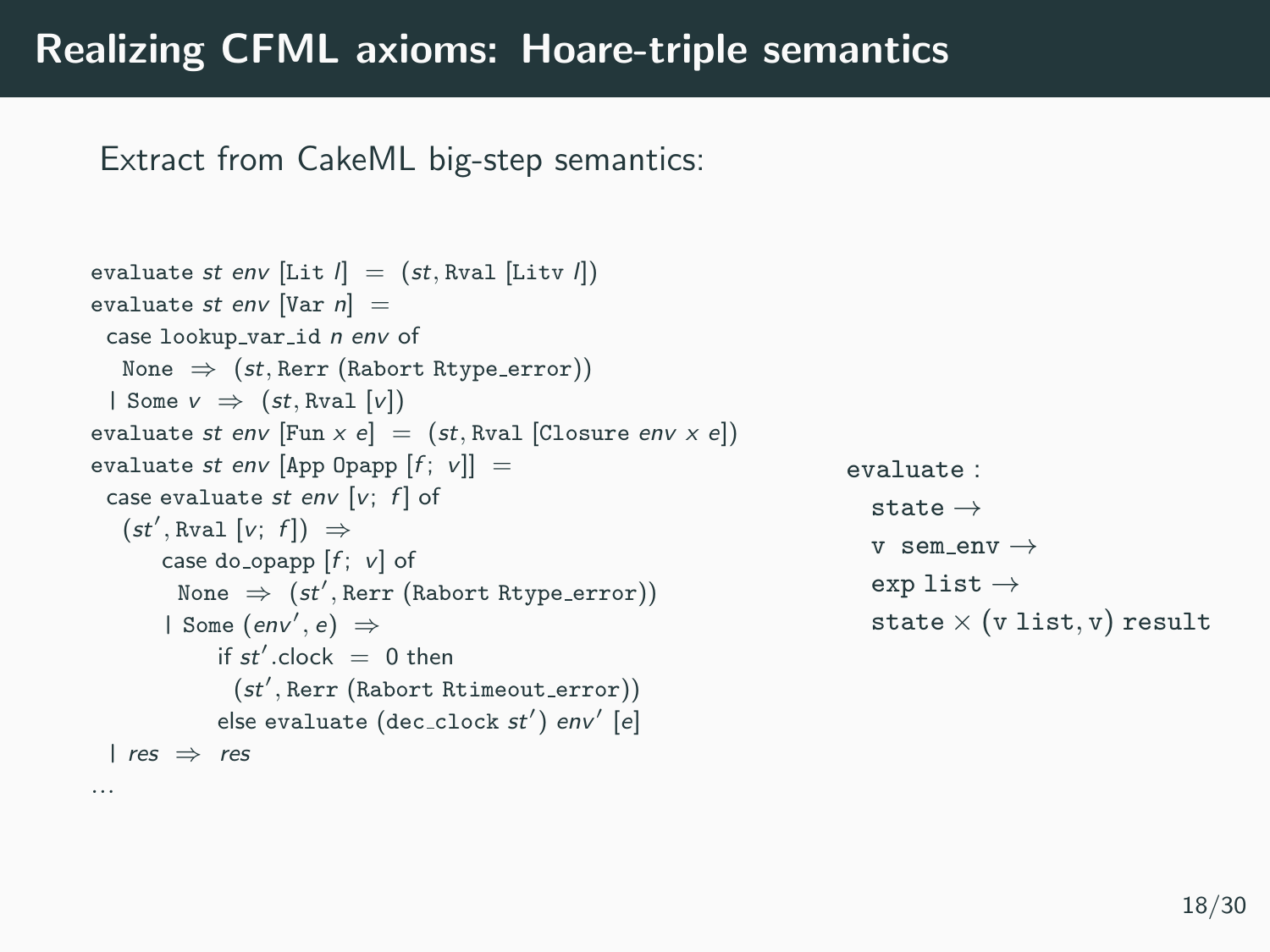### Realizing CFML axioms: Hoare-triple semantics

Hoare-triple for an expression e in environment env: "env  $\vdash \{H\}$  e  $\{Q\}$ "

$$
env \vdash \{H\} e \{Q\} \iff
$$
  
\n
$$
\forall st \ H'.
$$
  
\n
$$
(H * H') (\text{state_to-heap } st) \Rightarrow
$$
  
\n
$$
\exists v \ st' \ ck.
$$
  
\nevaluate (st with clock := ck) env [e] = (st', Rval [v]) \land  
\n
$$
(Q v * H' * true) (\text{state_to-heap } st')
$$

- $\bullet$   $H'$  accounts for the framed heap
- *ck* accounts for termination
- true accounts for discarded memory cells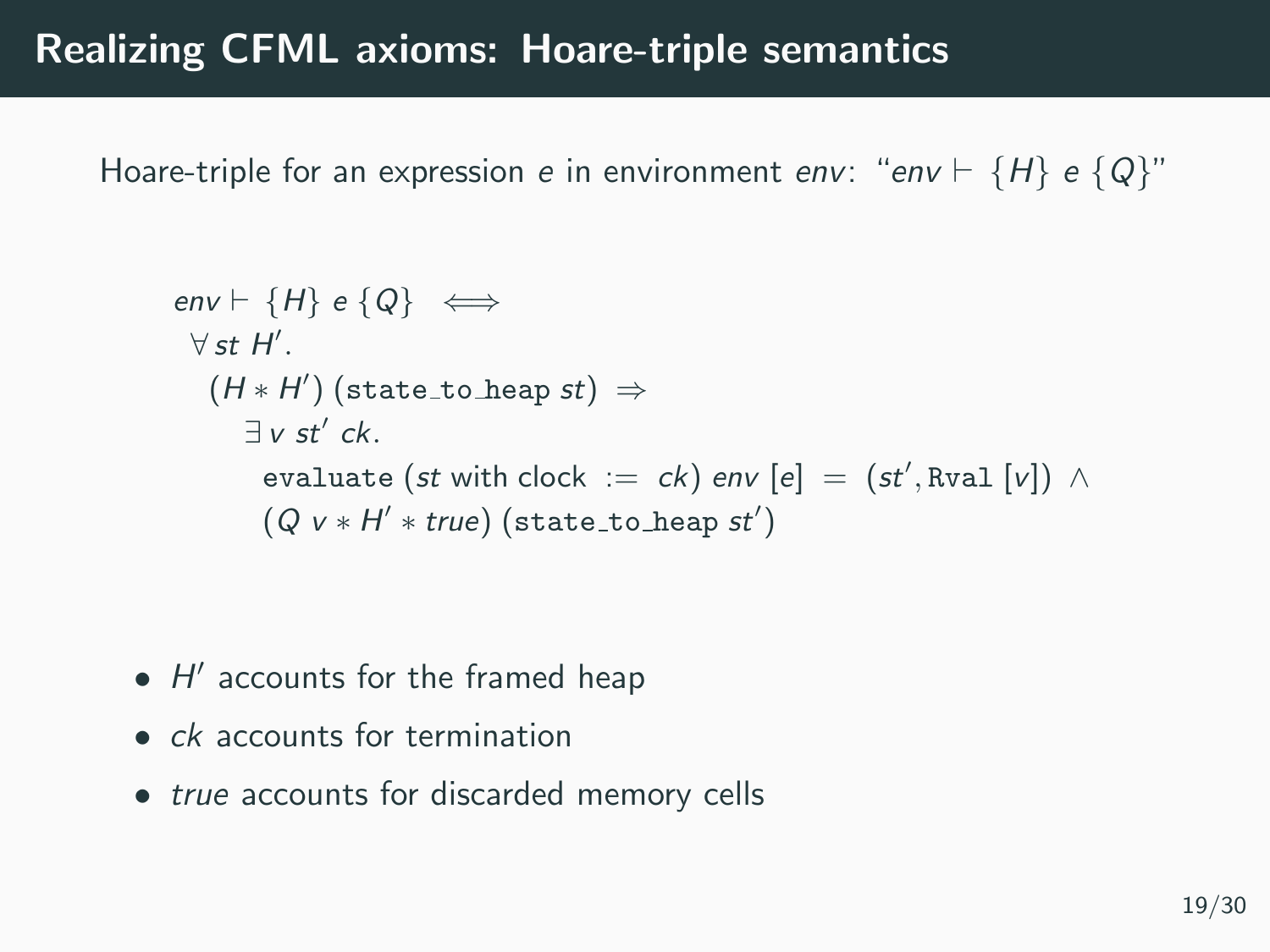### Proving CF soundness

Bridging the gap between:

Characteristic formulae

```
cf (Let x e_1 e_2) env = local (\lambdaH Q.
   \exists Q'.cf e<sub>1</sub> H Q' \wedge\forall xv. cf e_2 ((x, xv) :: env) (Q' xv) Q)
```
Big-step semantics

$$
\begin{array}{l} \texttt{evaluate}\;st\;env\;[\texttt{Let}\;x\;el\;e2] \;=\;\\ \texttt{case}\; \texttt{evaluate}\;st\;env\;[e1]\;\texttt{of} \\ \begin{array}{l}(st',\;\texttt{Rval}\;v)\;\Rightarrow\\ \texttt{evaluate}\;st'\;((x,\;\texttt{HD}\;v)\;::\;env)\;[e2] \\ \mid\; (st',\;\texttt{Rerr}\;v)\;\Rightarrow\;(st',\;\texttt{Rerr}\;v)\end{array}\end{array}
$$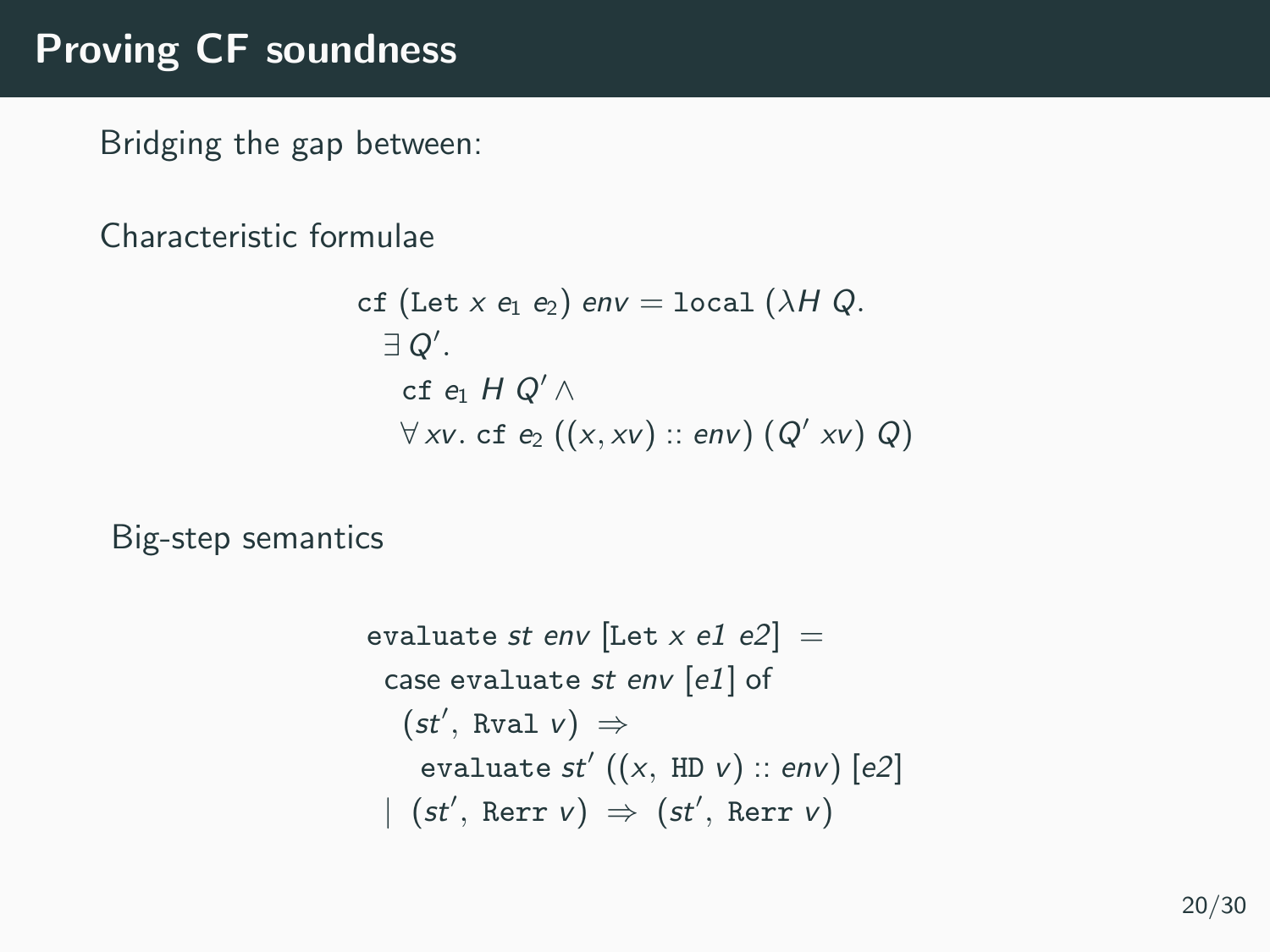Theorem (CF are sound wrt. CakeML semantics):

$$
\vdash (cf e) env H Q \Rightarrow env \vdash \{H\} e \{Q\}
$$

Proof: by induction on the size of e.

Corollary:

If "(cf e) env  $H Q$ " holds, then starting from a state satisfying  $H$ , evaluating e terminates with a value  $v$  and a new state satisfying  $Qv$ .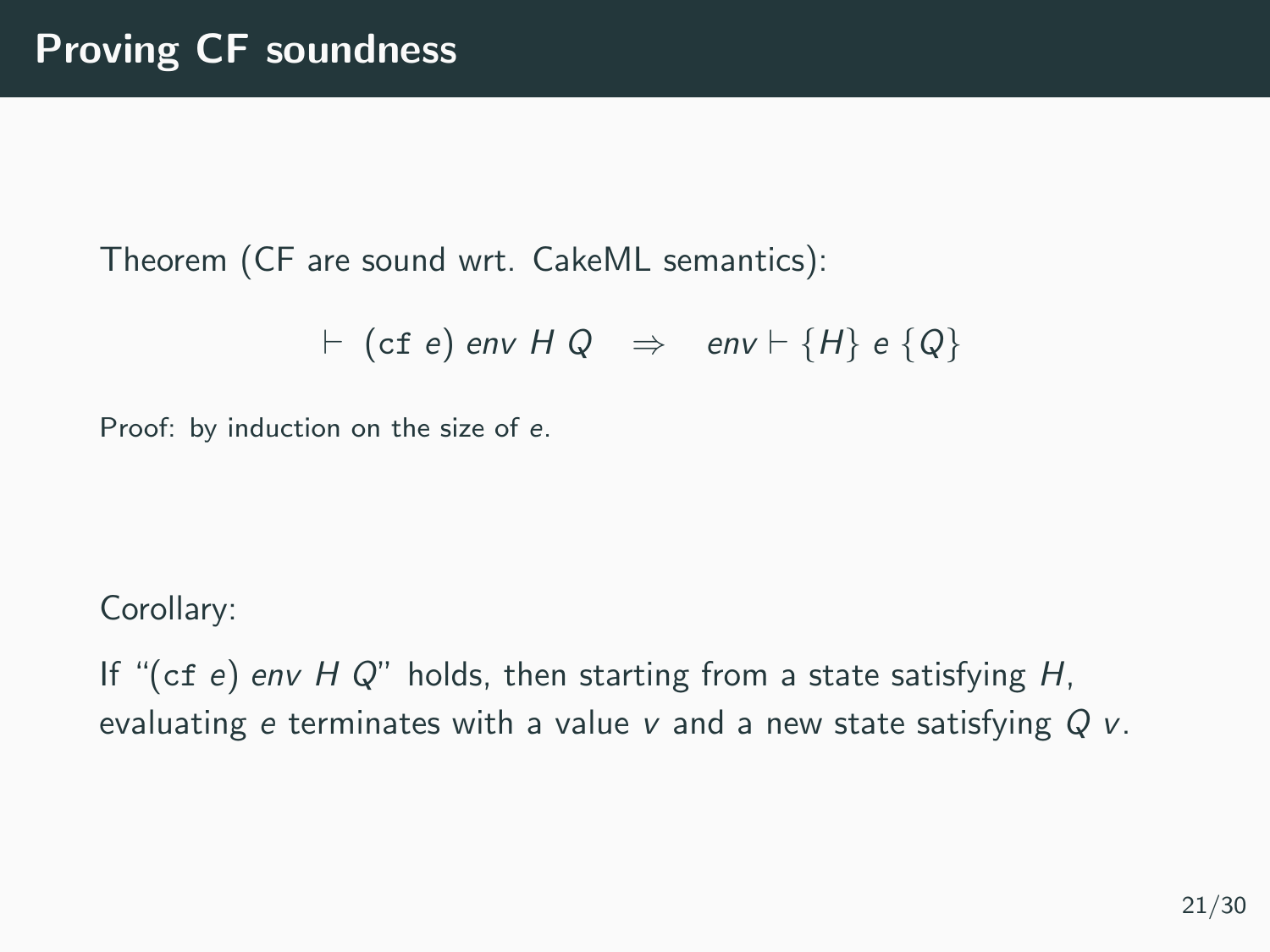### <span id="page-25-0"></span>[Extensions of CF](#page-25-0)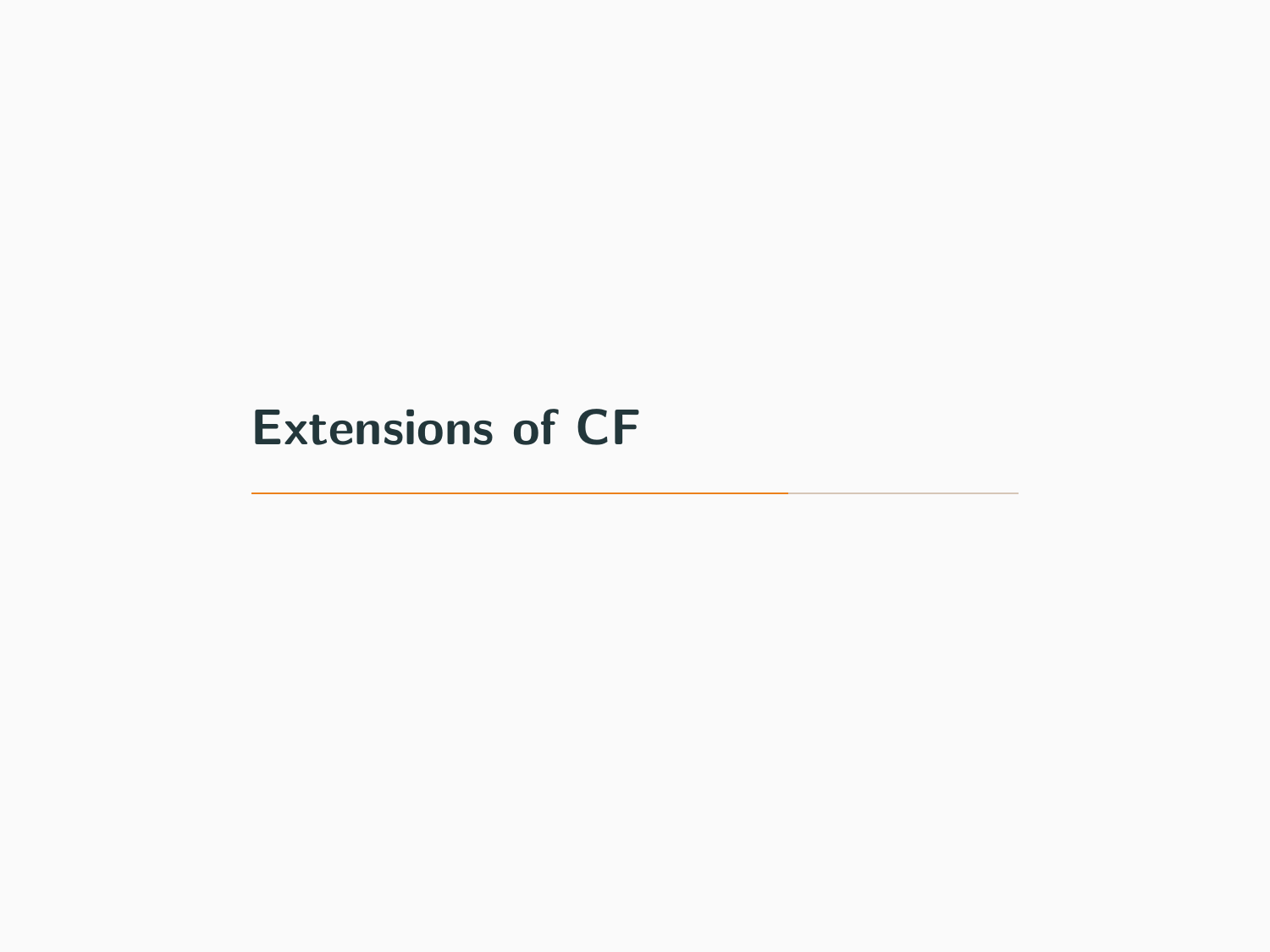### <span id="page-26-0"></span>[Extensions of CF](#page-25-0)

### [Support for I/O through the CakeML](#page-26-0) [FFI](#page-26-0)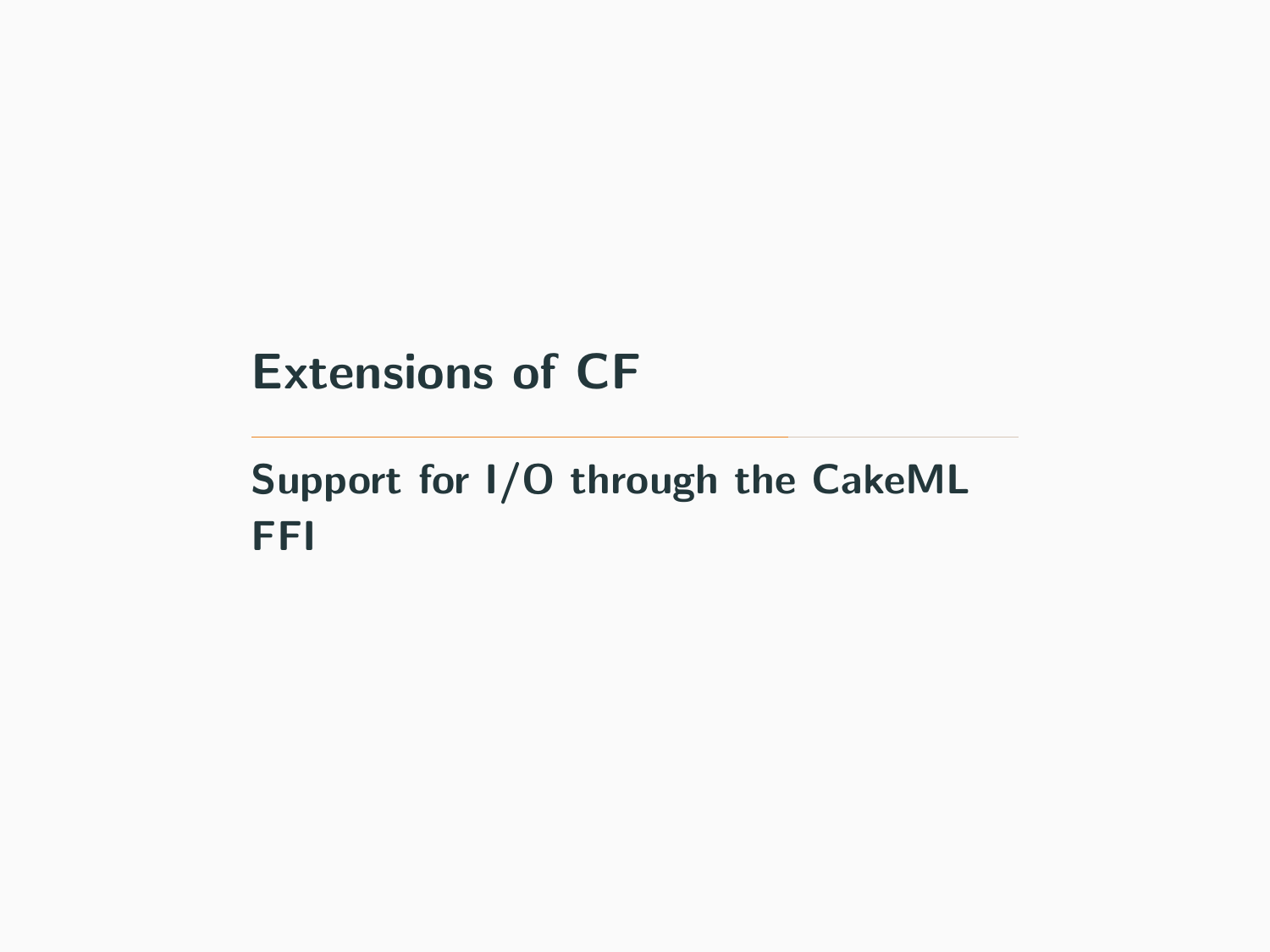- Needed to interact with the external world (printing to stdout, opening files...)
- Done by calling external (C) code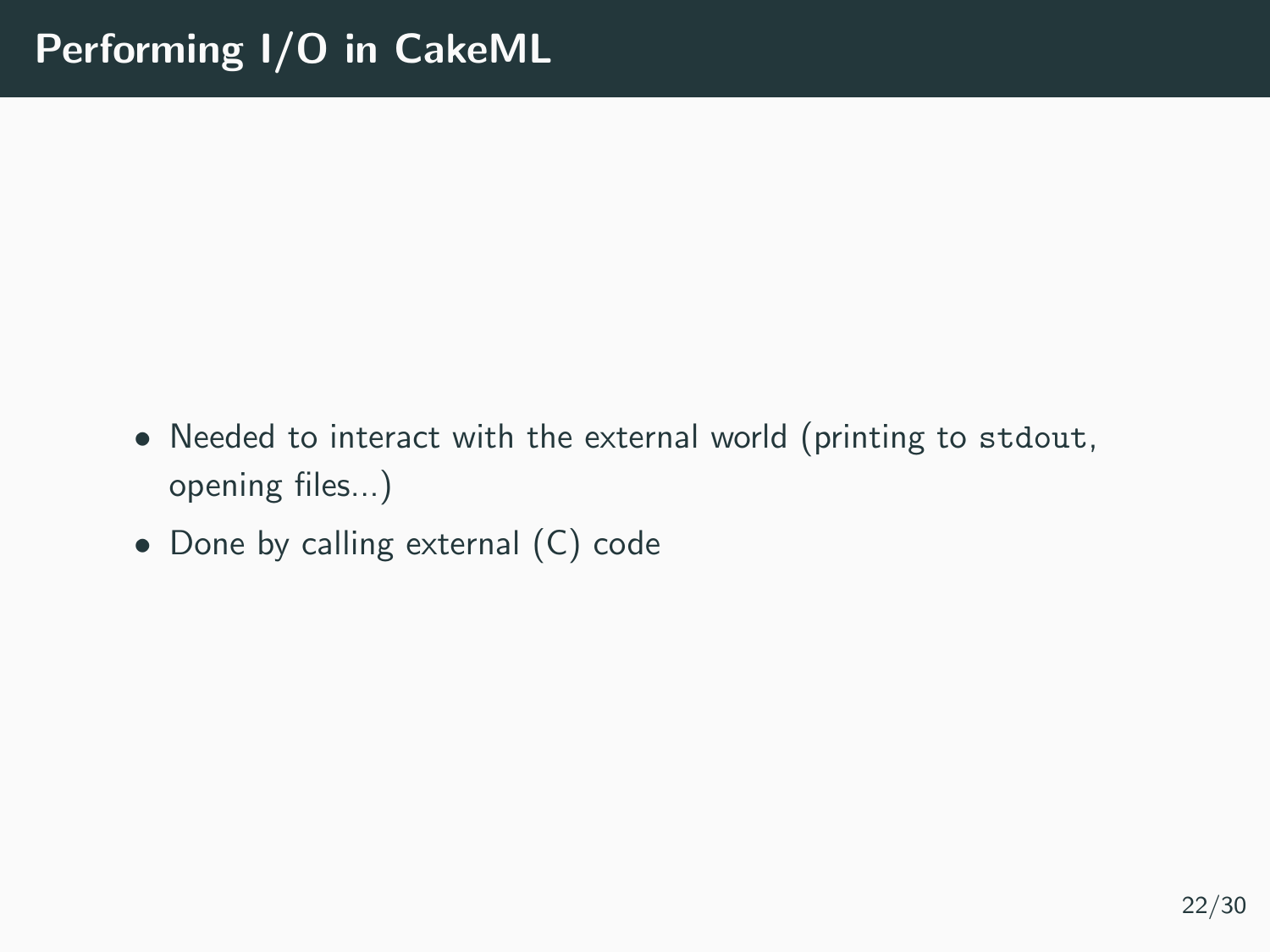### CakeML I/O semantics

- State of the "external world" modeled by the semantics FFI state (what has been printed to stdout, which files are open, ...)
- Executing an FFI operation updates the state of the FFI
- FFI state changes are modeled by an oracle function
- Modular proofs: need to be able to split the FFI state using "∗" (proofs about stdout may be independent from proofs about the file-system...)

```
state =<| clock : num
    ; refs : v store_v list
    ; ffi : \theta ffi_state
    ; . . . |>
                                                    \theta ffi_state =
                                                     <| oracle :
                                                            string \rightarrow \theta \rightarrow byte list \rightarrow\theta oracle result
                                                      ; ffi_state : \theta; . . . |>
```
Problem: we know nothing about the type variable  $\theta$ !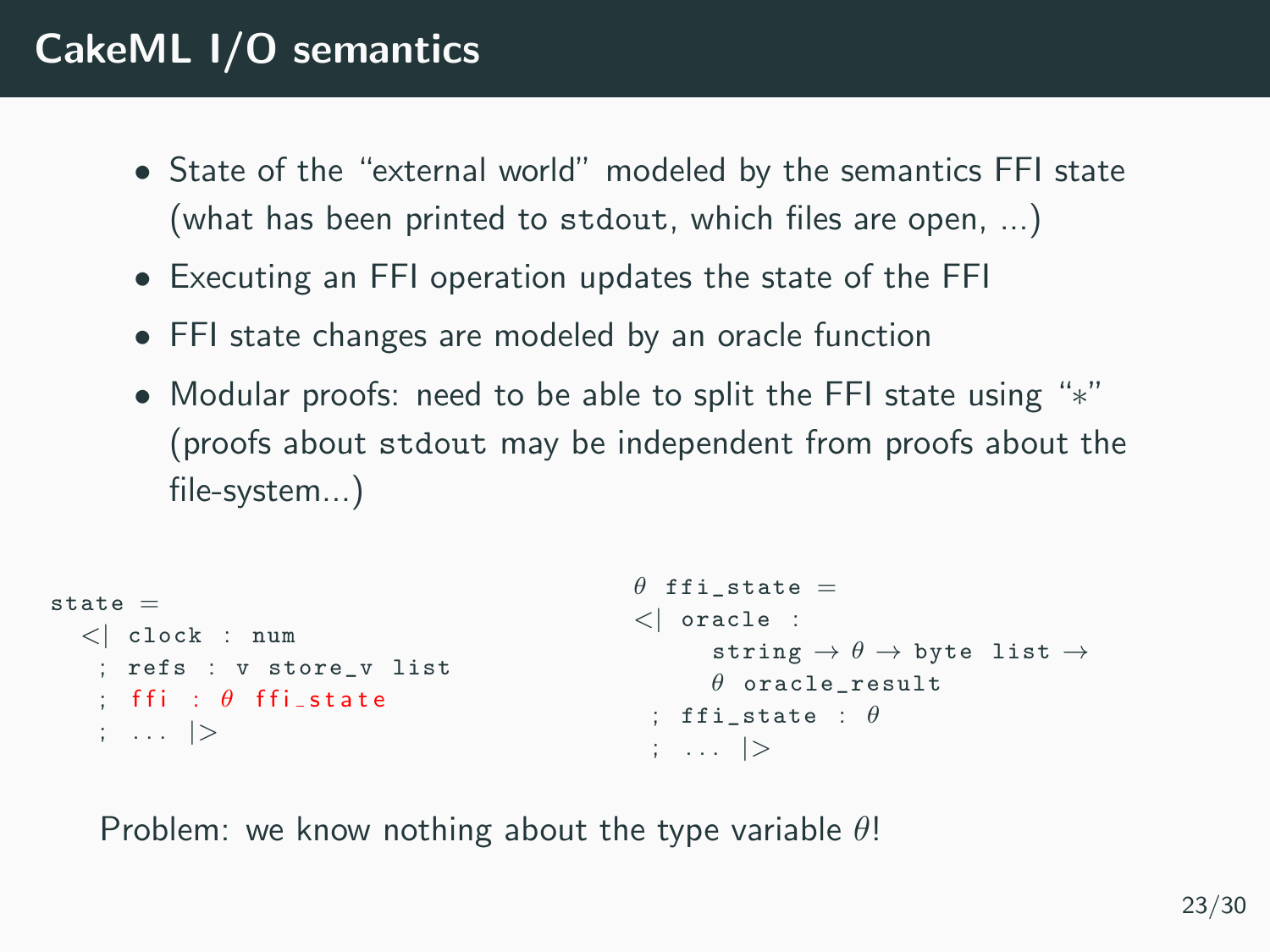Solution:

- User provides: how to split the FFI state into *independent parts* (e.g. one part about stdout, one part about the file-system...)
- Eath part models a fraction of the external world
- Several external functions can update the same part
- FFI parts exposed in the heap, and are ∗-separated

 $\Rightarrow$  Programs compose as long as their specifications agree on parts for external functions they both use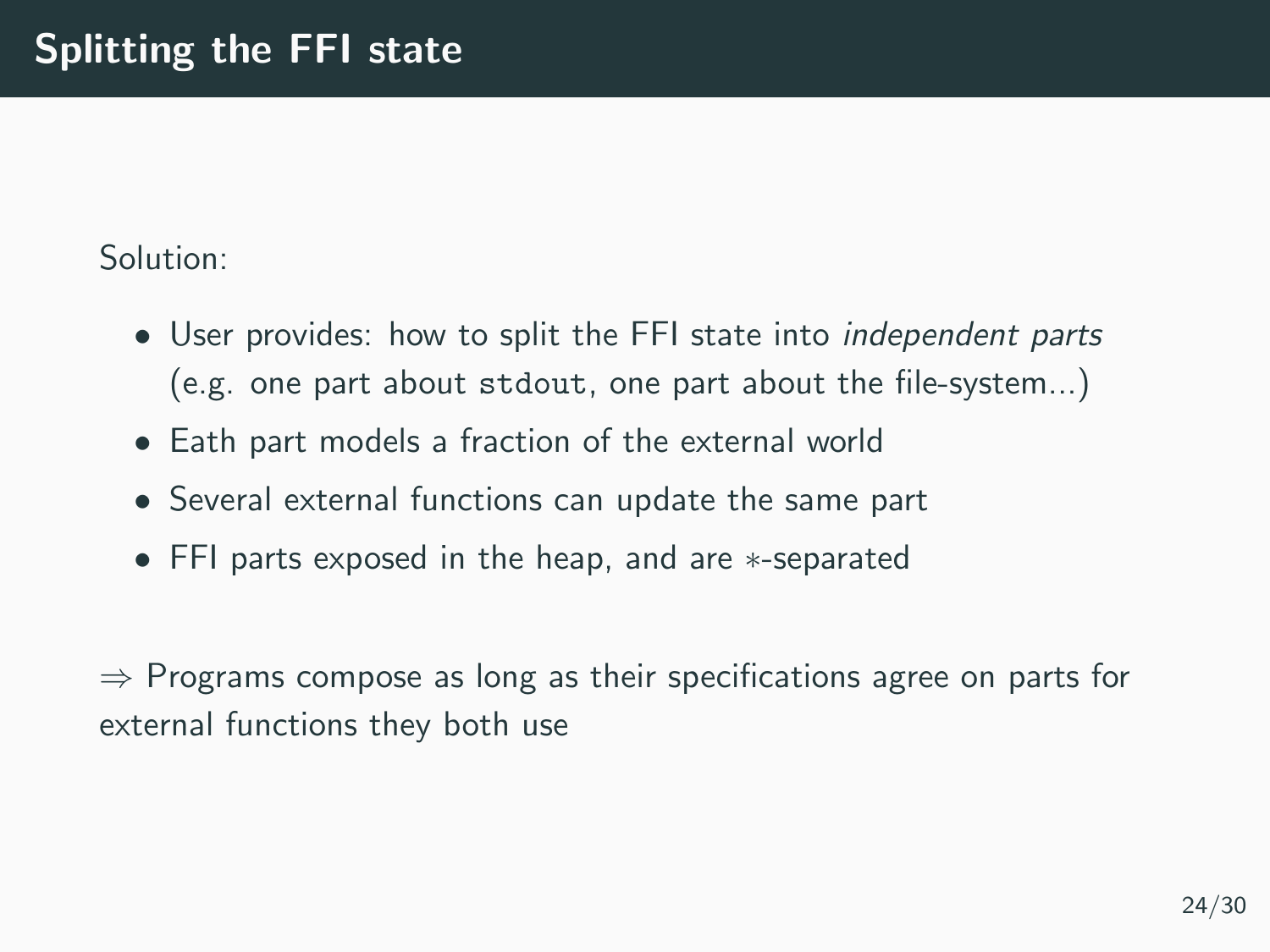#### Example: a specification for cat

```
fun do_onefile fname =l e t
    val fd = CharIO. openIn framefun recurse () =case CharIO. fgetc fd of
            NONE \Rightarrow ()
         | SOME c \RightarrowCharIO.write c:
           recurse ( )
  in recurse ();
      CharIO close fd
  end
fun cat fnames =case fnames of
    [ ] \Rightarrow ()
  | f:: fs \Rightarrow do_onefile f; cat fs
```

```
` LIST FILENAME fns fnsv ∧
every (\lambda fnm. inFS_fname fnm fs) fns \wedgenumOpenFDs fs < 255 \Rightarrow\{CATFS fs * STDOUT out}
   cat_v \cdot [fnsv]{λ u.
    \langleUNIT () u * CATFS fs *STDOUT (out @ catfiles_string fs fns)}
```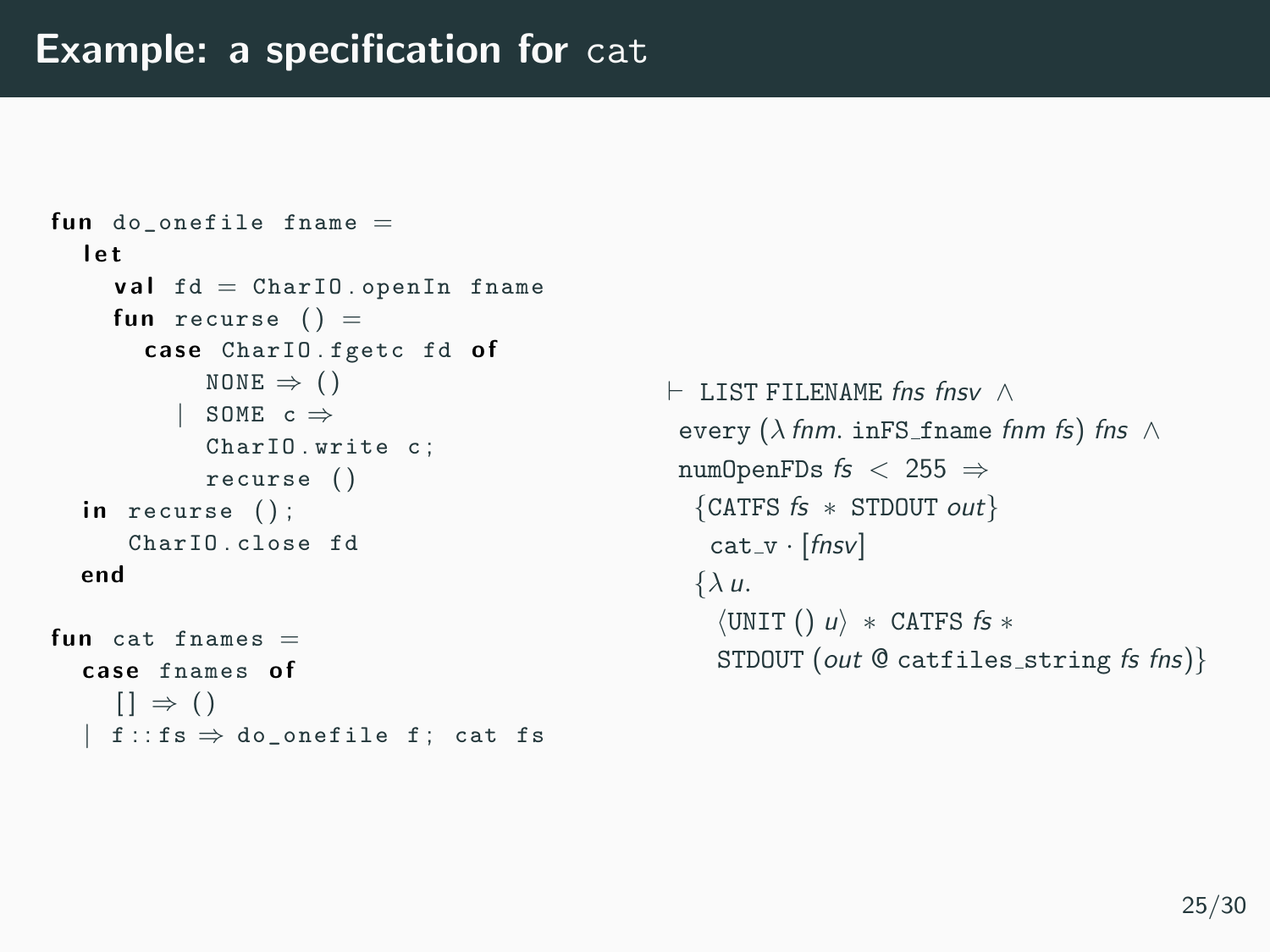### <span id="page-31-0"></span>[Extensions of CF](#page-25-0)

[Support for exceptions](#page-31-0)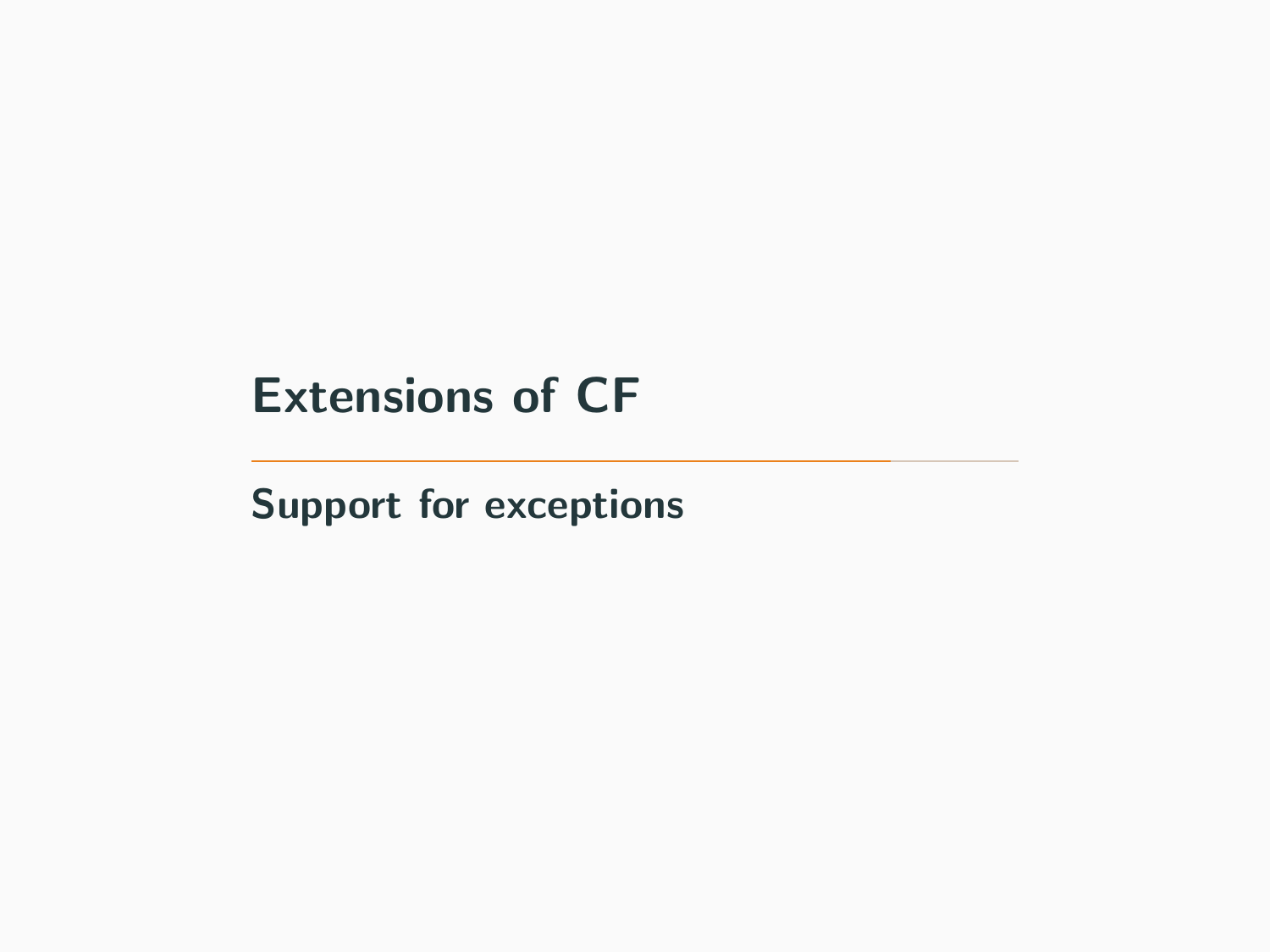Without support for exceptions:

- An expression must reduce to a value
- Post-conditions have type  $v \rightarrow$  heap  $\rightarrow$  bool

We now allow expressions to raise an exception:

- Define datatype  $res = Val v | Exn v$
- Post-conditions have type res  $\rightarrow$  heap  $\rightarrow$  bool
- Update the semantics and cf definitions accordingly...

Example: prove a more general specification for cat, which doesn't require that the input files exist.

Thanks to our tactics, programs without exceptions can be verified without additional effort.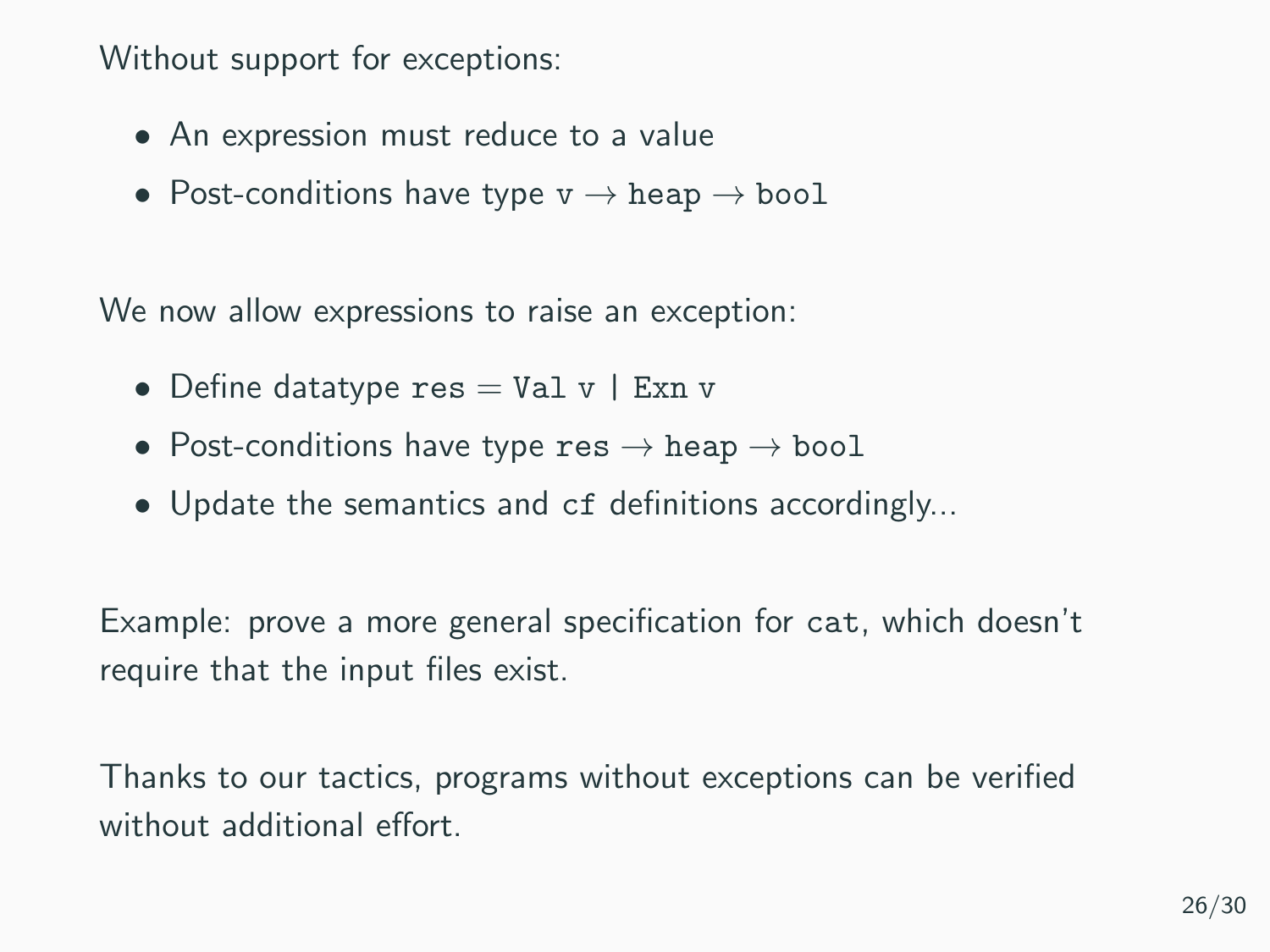<span id="page-33-0"></span>[Interoperating with the](#page-33-0) [proof-producing translator](#page-33-0)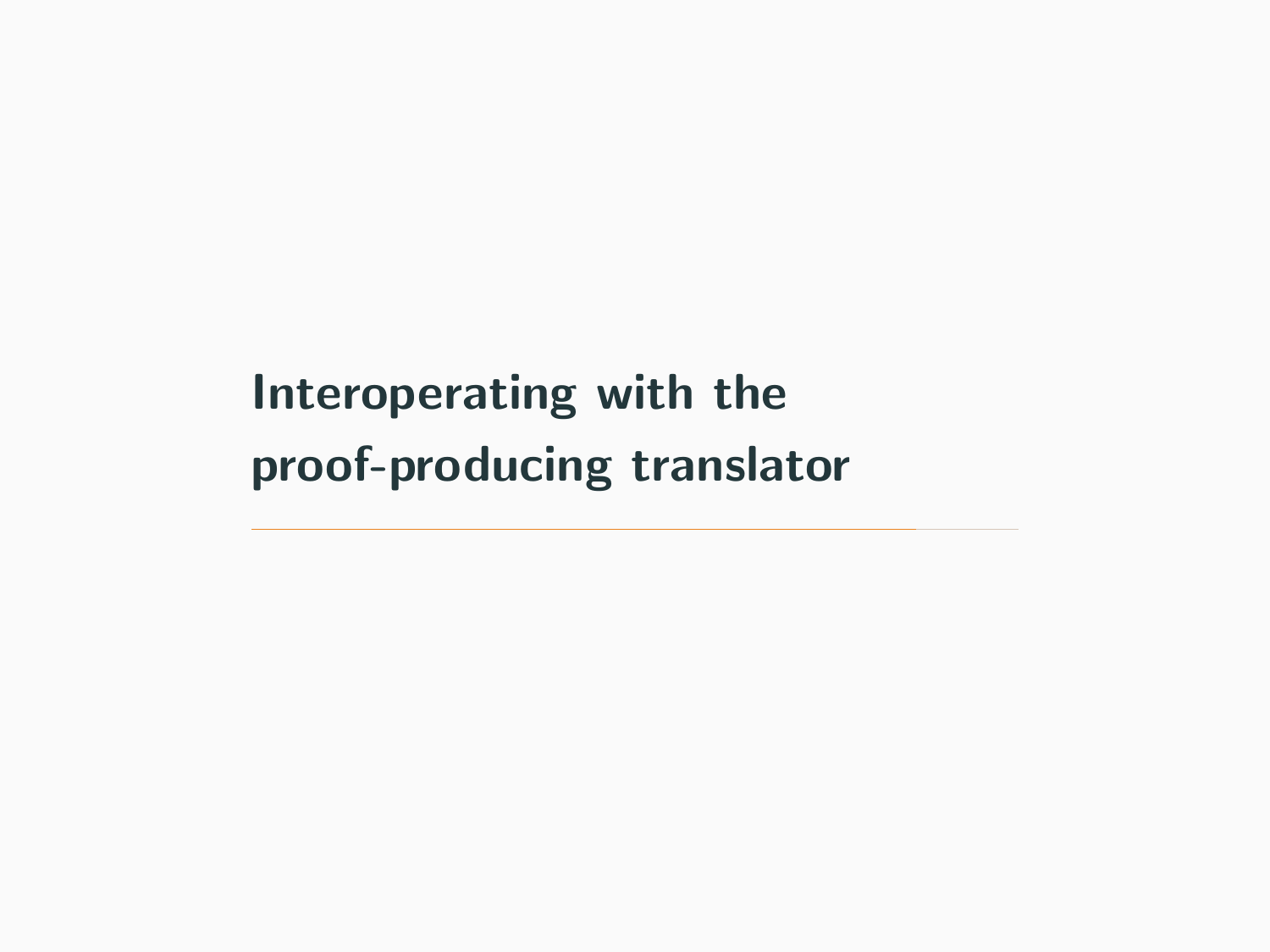### Existing tool: verified translation from HOL to CakeML



Produces theorems relating a (purely functional) piece of CakeML code with the corresponding HOL (pure) function.

Used to verify most of the compiler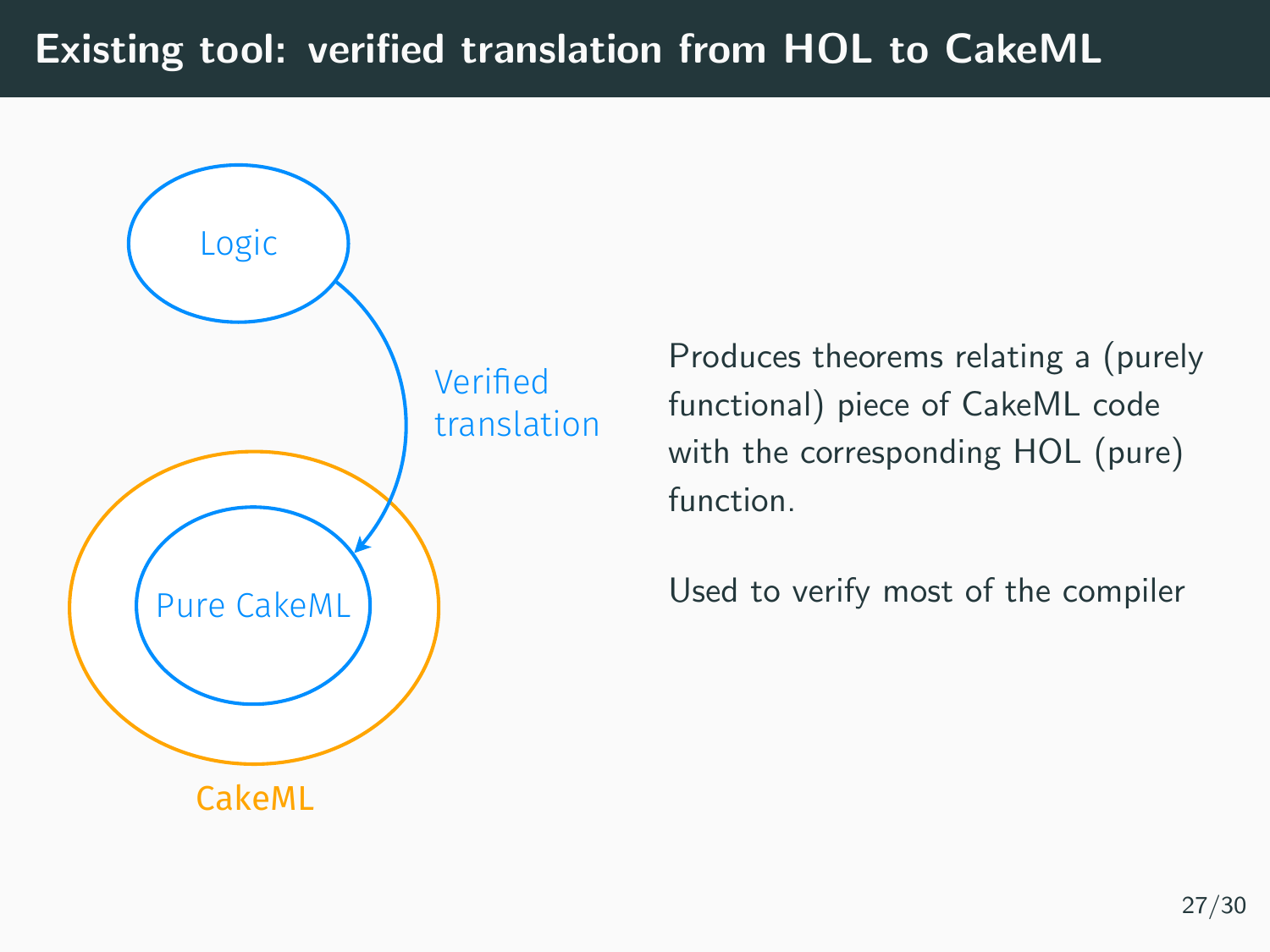#### Example: verified translation of length

• Define and verify the program in HOL4:

```
(length []=0) ∧
(length (h:: t) = 1 + length t)
```
 $\vdash \forall x \, y$ . length  $(x + y) =$  length  $x +$  length y

• The translator automatically produces CakeML code . . .

```
fun length_ml x =
  case x of
     | | | \Rightarrow 0
      | (h:: t) \Rightarrow 1 + length t
```
• . . . and the theorems

 $\vdash$  run prog length ml length env  $\vdash$  lookup\_var "length\_ml" length\_env = Some length\_v  $\vdash$  (a LIST  $\longrightarrow$  NUM) length length\_v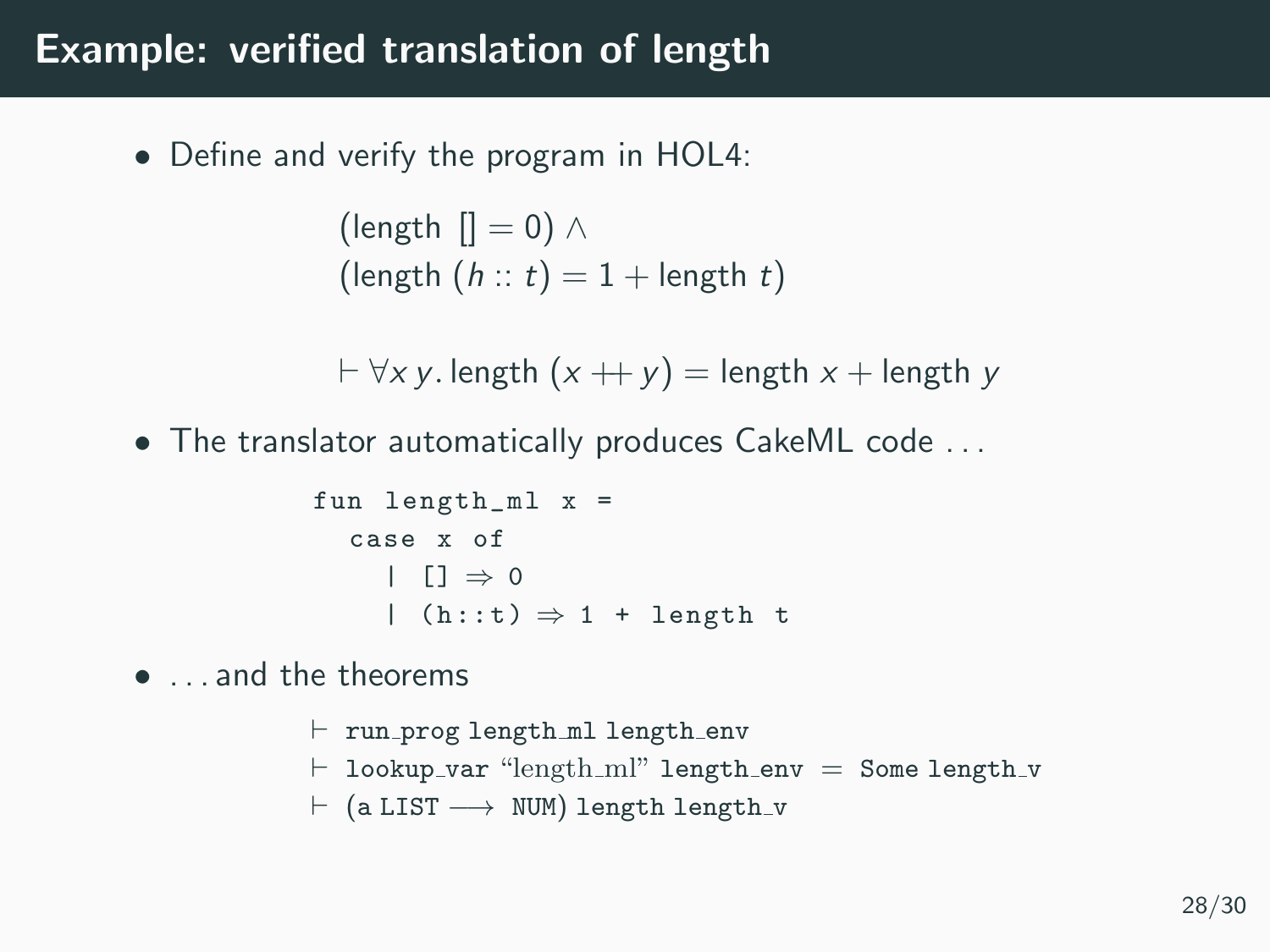### Relating translator specifications and CF specifications

We prove equivalence between translator specifications and a particular shape of CF specifications:

$$
\vdash (a \rightarrow b) \text{ f } f \lor \iff
$$
  
 
$$
\forall x \text{ xv. } a \text{ x } \text{ xv } \Rightarrow \text{ \{emp} \} \text{ fv} \cdot \text{ xv } \{ \lambda \text{ v. } \langle b \text{ (f x)} \text{ v} \rangle \}
$$

Makes translated programs and imperative code with empty input and output heap interchangeable.

Interest:

- Get specifications "for free" for pure (translated) functions
- Allows for efficient imperative implementations of algorithms that realize logical functions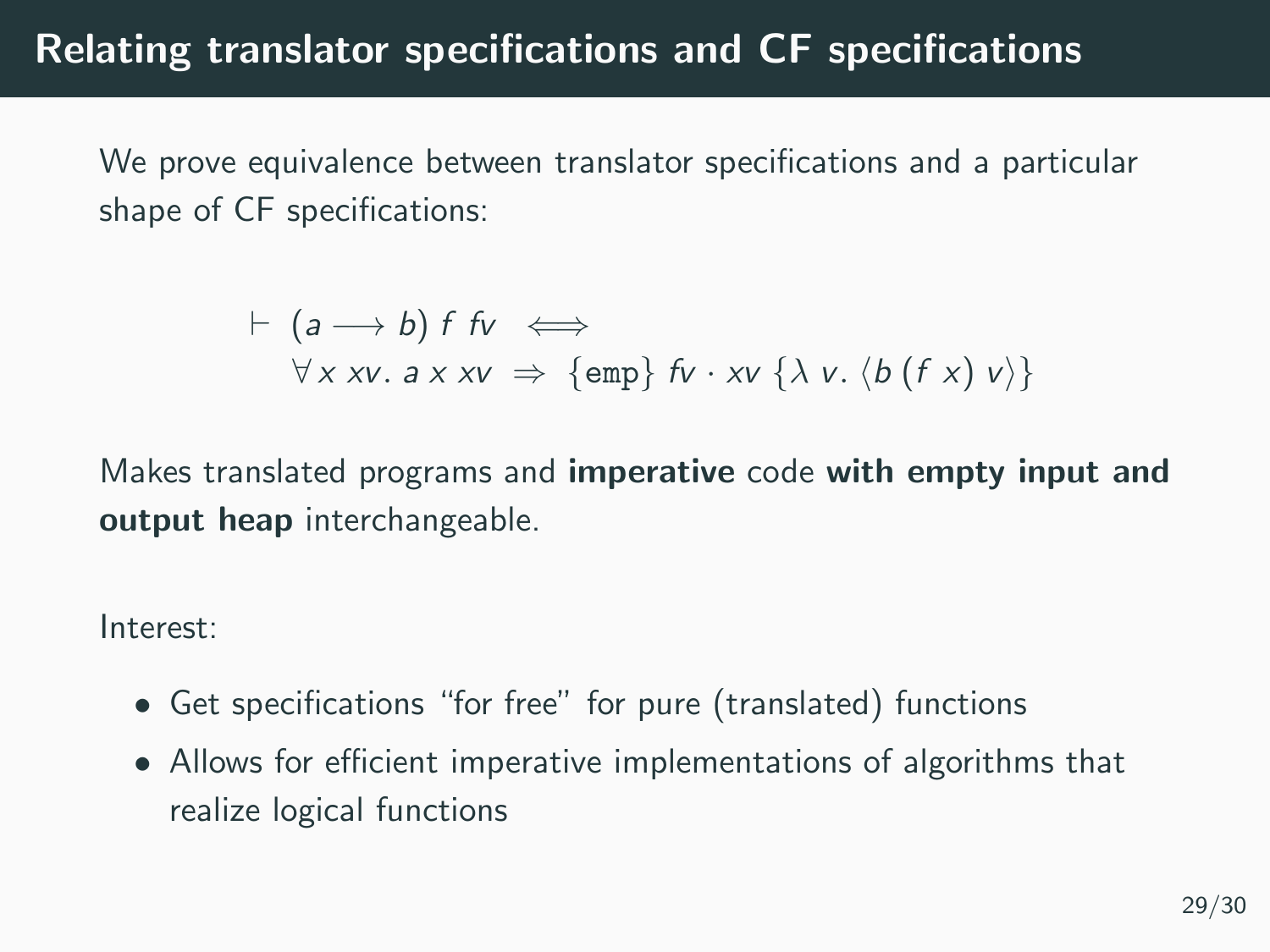#### Conclusion



- End-to-end verification framework for CakeML
- With a CF generator that supports all the features of CakeML
- With support for formally relating a logical function with an efficient imperative implementation

Future work:

- Enhance tactics to further improve proof automation
- Prove correct more data-structures and algorithms (e.g. replace bits of the CakeML compiler with more efficient, imperative code)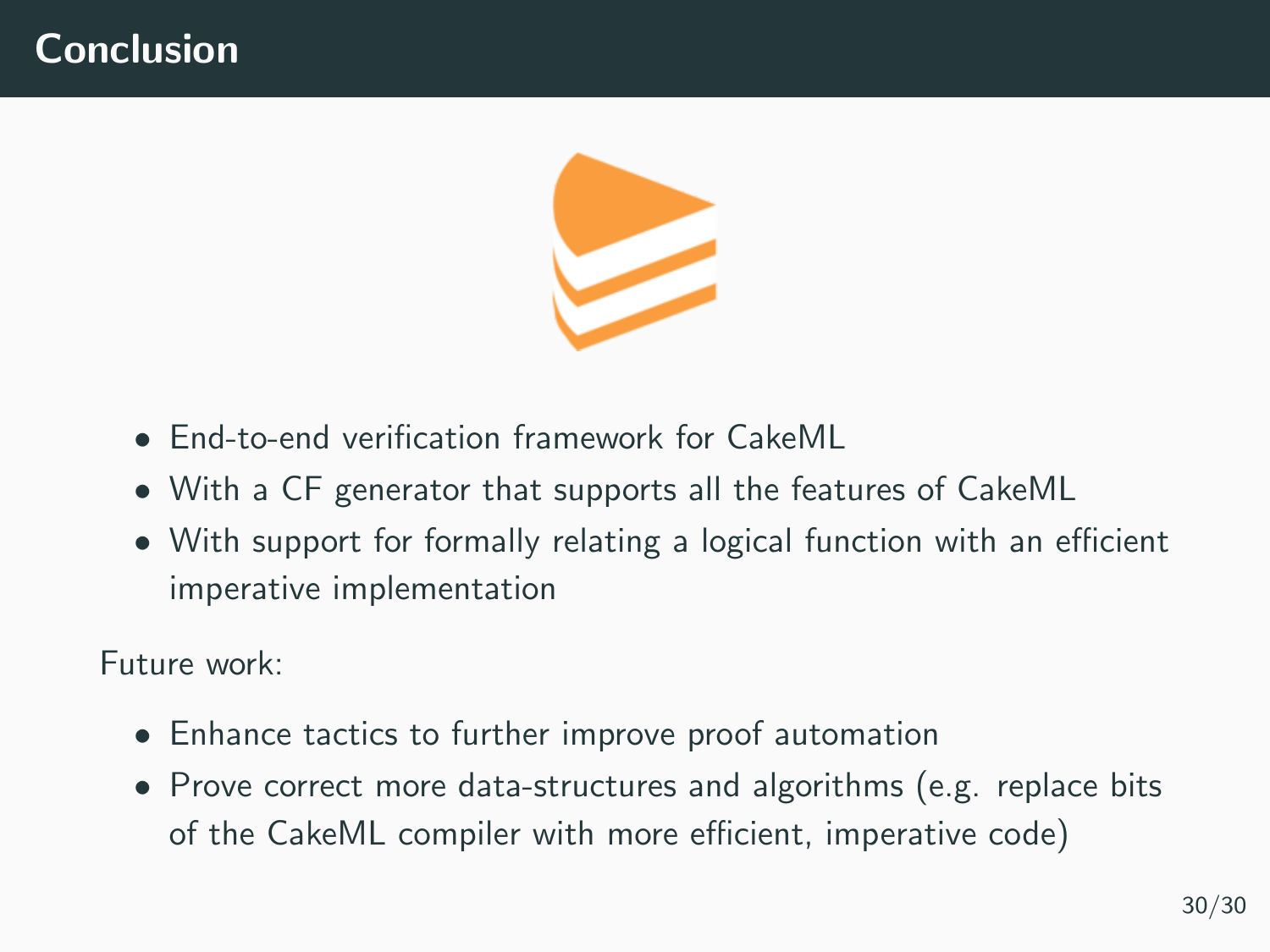cf (Var x) env = local  $(\lambda H Q)$ .  $\exists X.$  lookup\_var\_id x env = Some  $X \wedge$  $H \triangleright Q X$ 

cf (Let x  $e_1 e_2$ ) env = local ( $\lambda H Q$ .  $\exists Q'.$ cf e<sub>1</sub> H  $Q'$   $\wedge$  $\forall X.$  cf  $e_2$   $((x, X)$  :: env)  $(Q' X) Q)$ 

cf (If cond  $e_1 e_2$ ) env = local ( $\lambda$  H Q. ∃ condv b. exp\_is\_val env cond = Some condv  $\wedge$ BOOL *b* condy  $\land$  $((b \iff T) \Rightarrow cf e_1 env H Q) \land$  $((b \iff F) \Rightarrow cf e_2 env H Q))$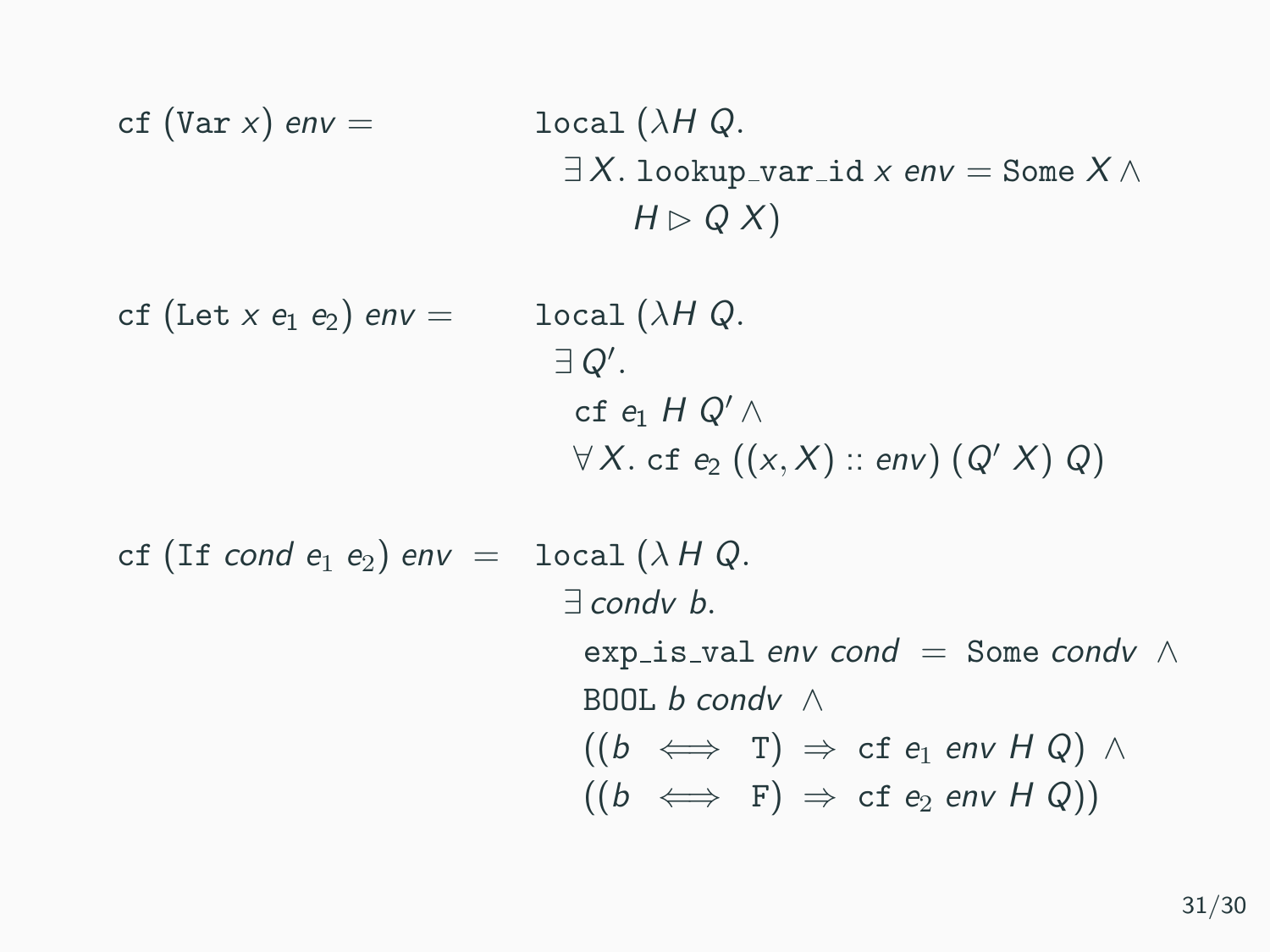Specifications:

- Written  $\{H\}$  f  $\cdot$  args  $\{Q\}$ : Hoare-triple for functional applications
- Related to cf via a consequence of the soundness theorem:

 $\vdash$  ns  $\neq$   $\parallel \Rightarrow$ length  $xvs =$  length  $ns \Rightarrow$ cf body (extend\_env ns xvs env)  $H Q \Rightarrow$  $\{H\}$  naryClosure env ns body  $\cdot$  xvs  $\{Q\}$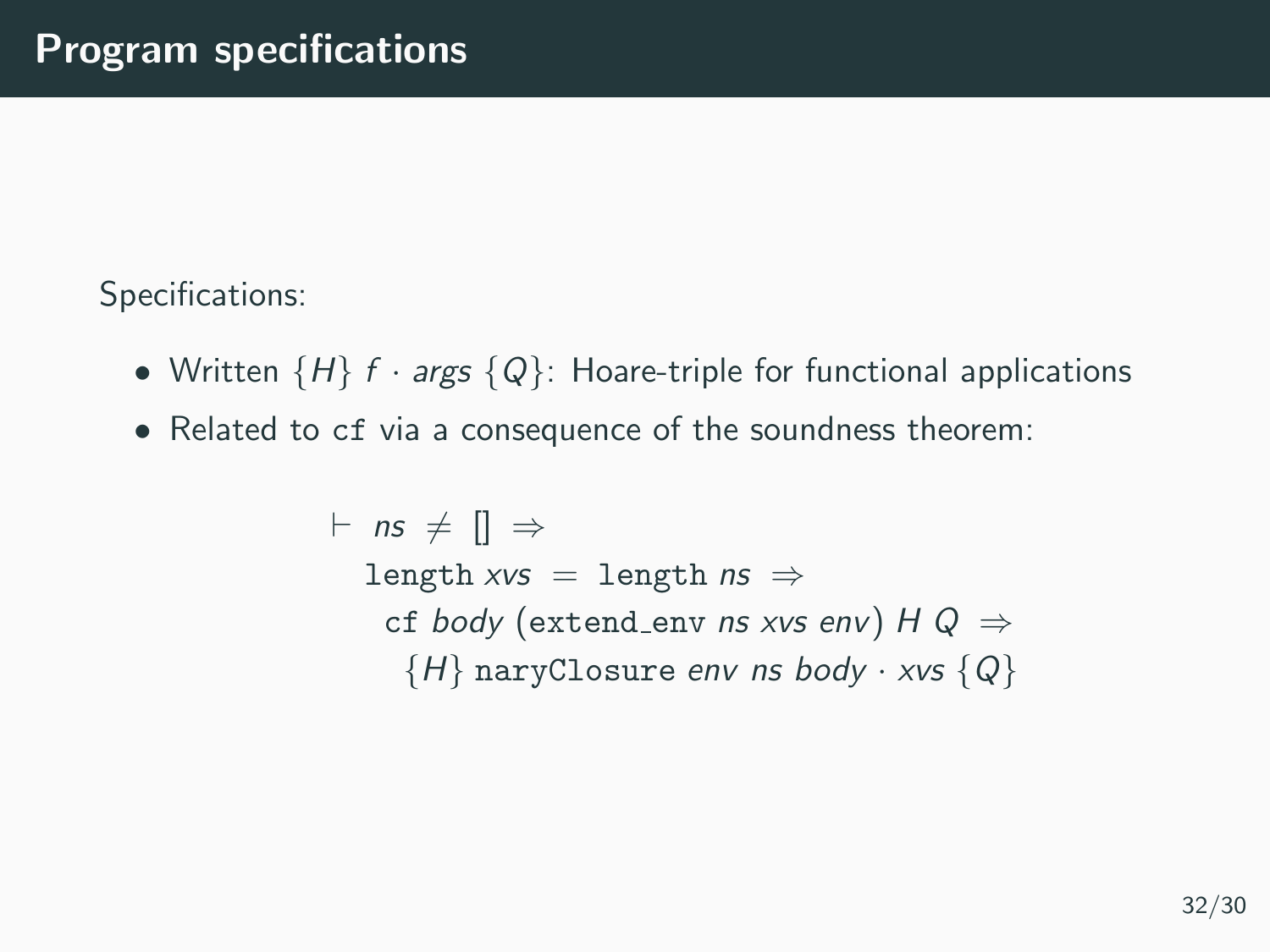Define heaps holding CakeML values:

heap  $=$  (num  $\times$  v store\_v) set

$$
r \rightsquigarrow v = (\lambda h. \exists loc. r = Loc loc \land h = \{ (loc, Refv v) \})
$$
  

$$
p * q = (\lambda h. \exists u v. split h (u, v) \land p u \land q v)
$$

Define state\_to\_heap : state  $\rightarrow$  heap.

For a state st with st.refs =  $[Refv v_1; Refv v_2]$ :

- state\_to\_heap  $st = \{(0, v_1); (1, v_2)\}$
- (Loc  $0 \rightsquigarrow v_1 * Loc 1 \rightsquigarrow v_2)$  (state\_to\_heap st)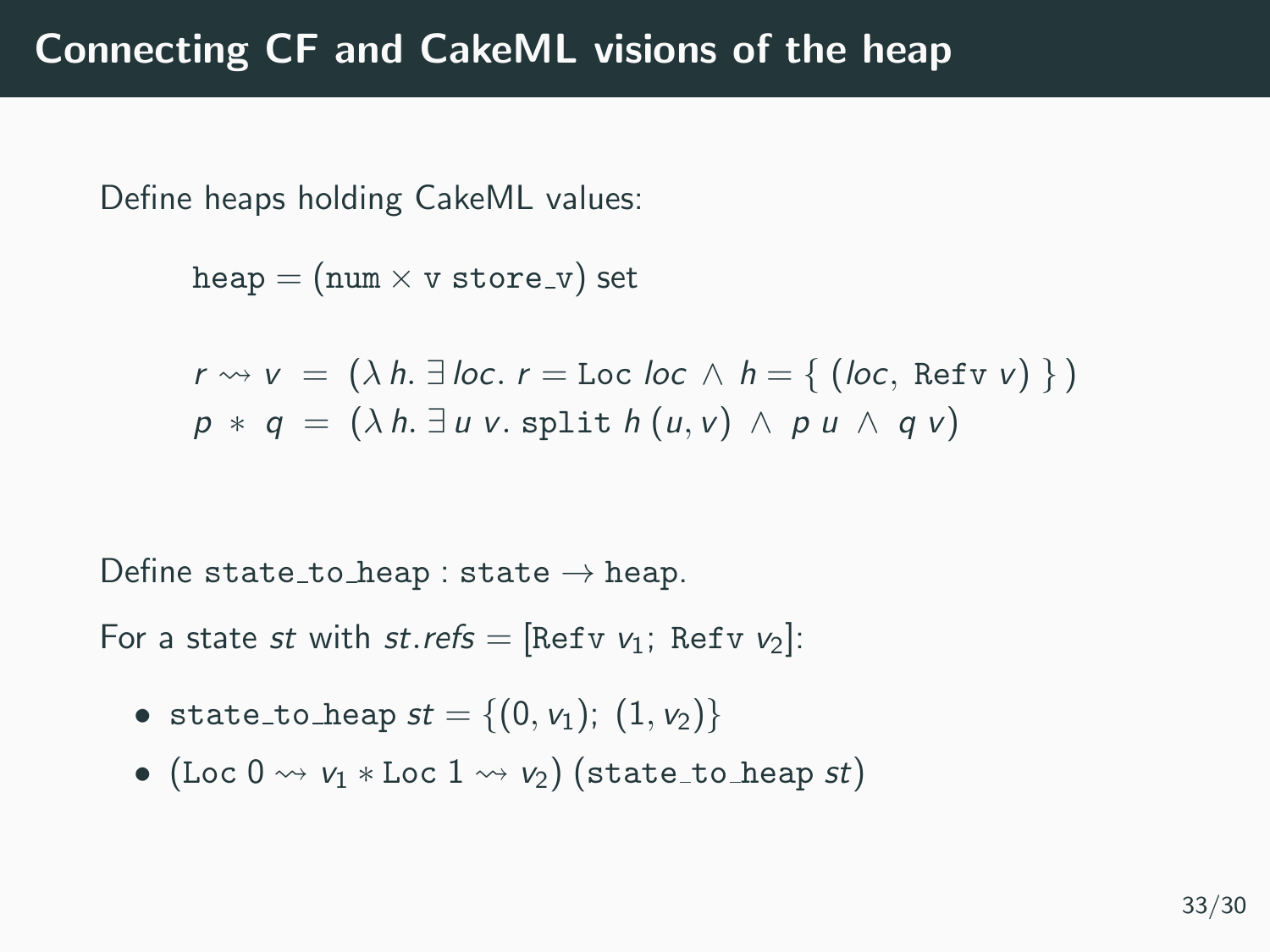### Realizing CFML axioms: app

Semantics of Hoare-triples for unary application

Hoare-triple for the application of a closure to a single argument: " $\{H\} f \cdot x \{Q\}$ "

```
\{H\} f · x \{Q\} \iffcase do opapp [f; x] of
   None \Rightarrow \forall st h_1 h_2. split (state_to_heap p st) (h_1, h_2) \Rightarrow \neg H h_1| Some (\text{env}, \text{exp}) \Rightarrow \text{env} \vdash \{H\} \text{exp } \{Q\}
```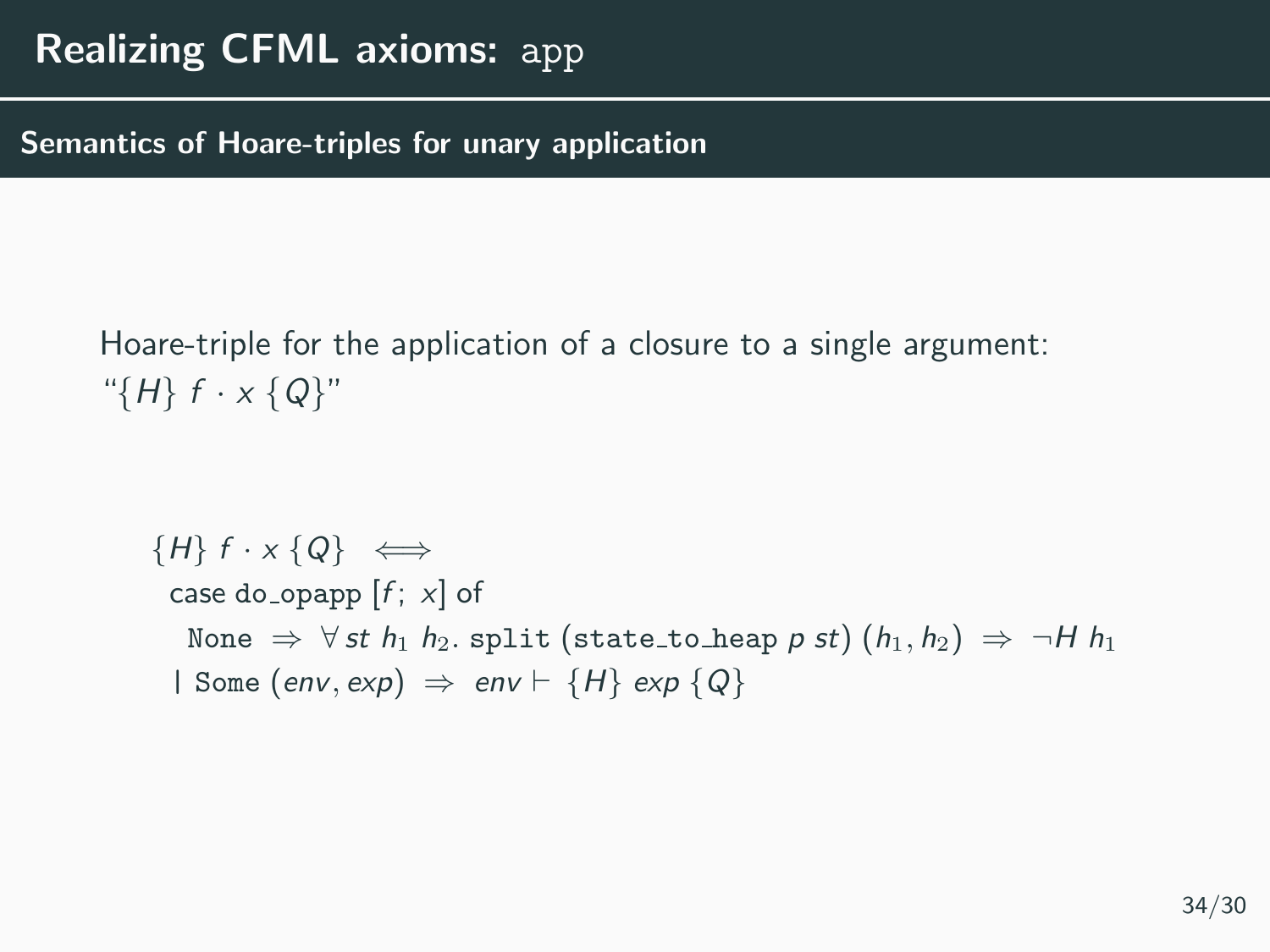### Realizing CFML axioms: app

Semantics of Hoare-triples for n-ary application

Hoare-triple for the application of a closure to multiple arguments: " $\{H\}$  f · args  $\{Q\}$ "

$$
{\begin{aligned}\n\{H\} &\ f \cdot [] \{Q\} &\iff F \\
\{H\} &\ f \cdot [x] \{Q\} &\iff \{H\} &\ f \cdot x \{Q\} \\
\{H\} &\ f \cdot x :: x' :: xs \{Q\} &\iff \\
\{H\} &\ f \cdot x \{ \lambda g. \exists H'. H' * \langle \{H'\} g \cdot x' :: xs \{Q\} \rangle \}\n\end{aligned}
$$

Specifications are modular: app integrates the frame rule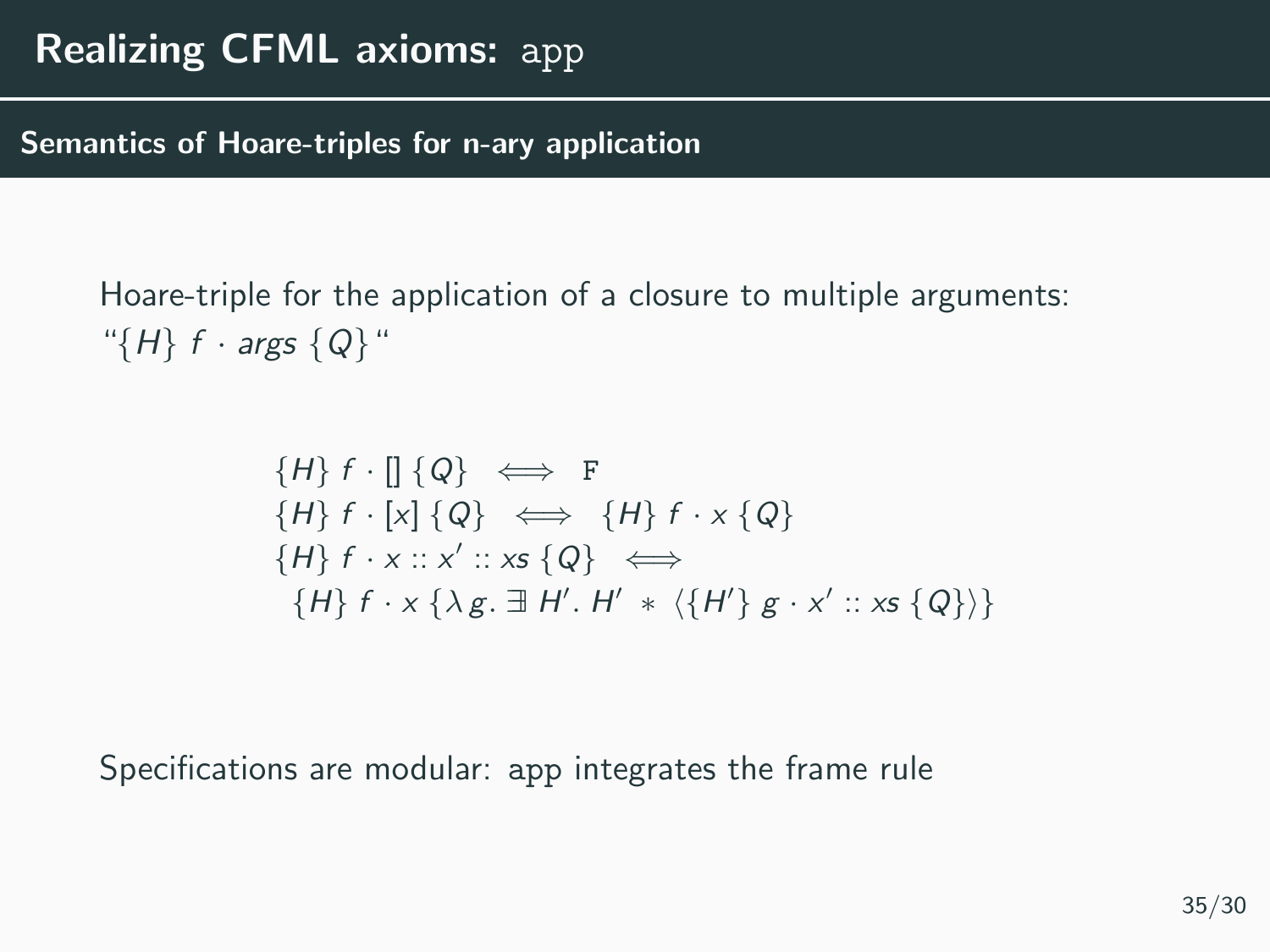```
(cf e) env H Q \Rightarrow\forall st.
 H (state_to_heap st) \Rightarrow\exists v st' ck.evaluate (st with clock := ck) env [e] = (st', Rval [v]) \wedge(Q \text{ } v * \text{ } true) (state_to_heap st')
```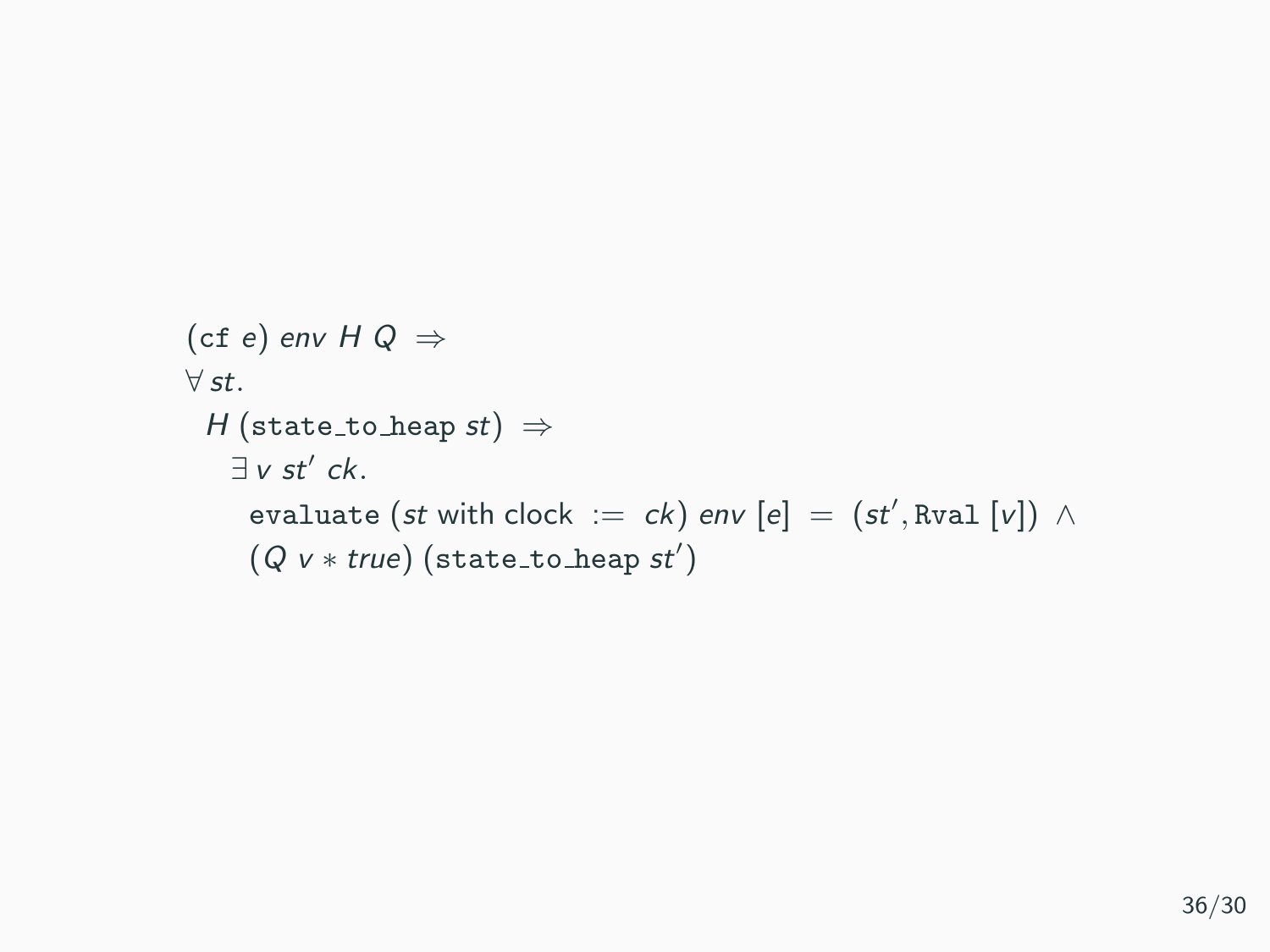CakeML programs do I/O using a byte-array-based foreign-function interface (FFI).

- "App (FFI name) [array]": a CakeML expression
- Calls the external function "*name*" (typically implemented in C) with "array" as a parameter
- Reads back the result in "array"

For example: read a character from stdin, open a file, ...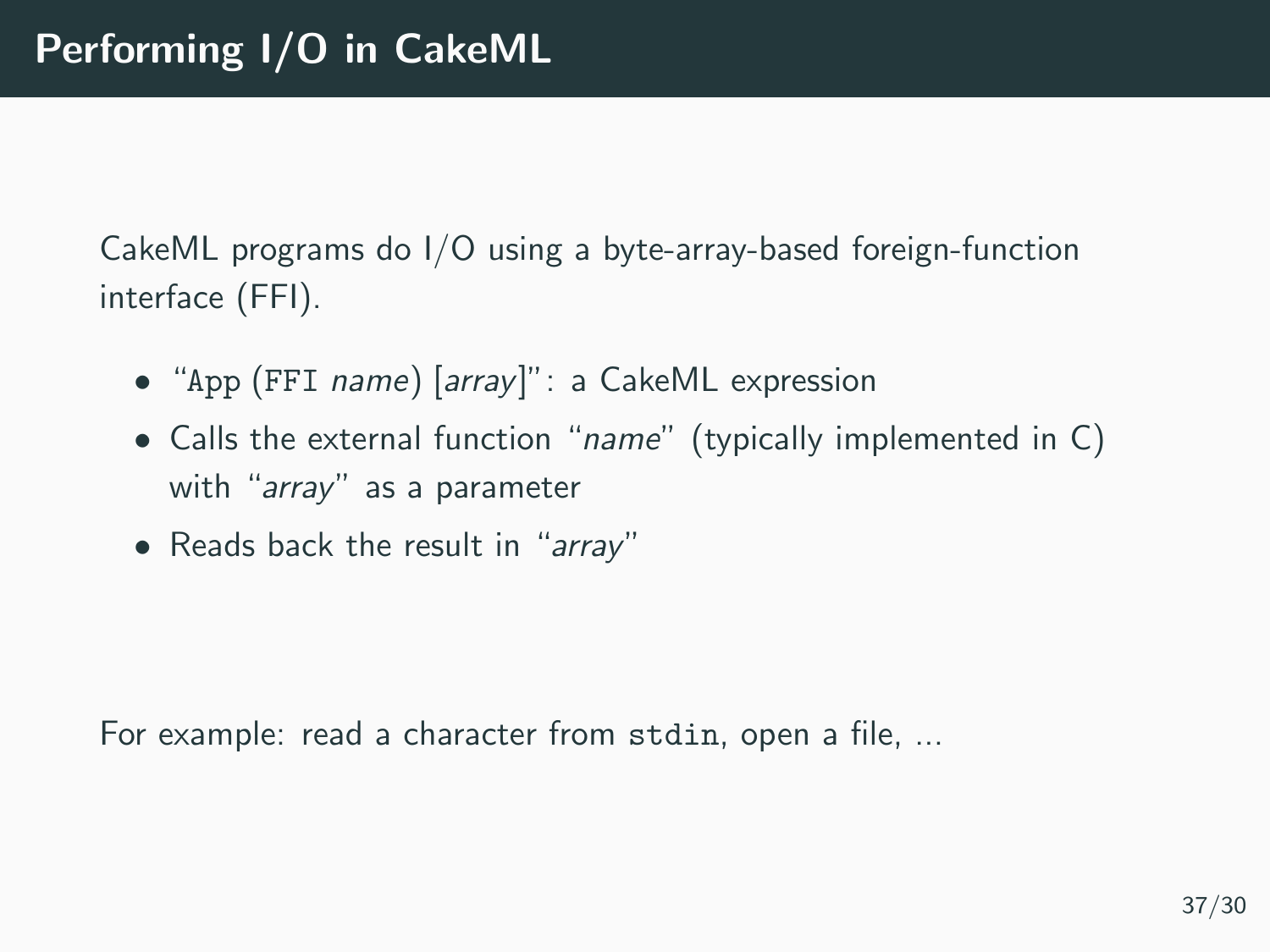Solution: parametrize state to heap with information on how to split the FFI state into "parts".

- A *part* represents an independent bit of the external world
- Several external functions can update the same part
- The FFI state  $\theta$  can be split into separated parts
- "stdout" would be a part, "stdin" an other, the filesystem a third one...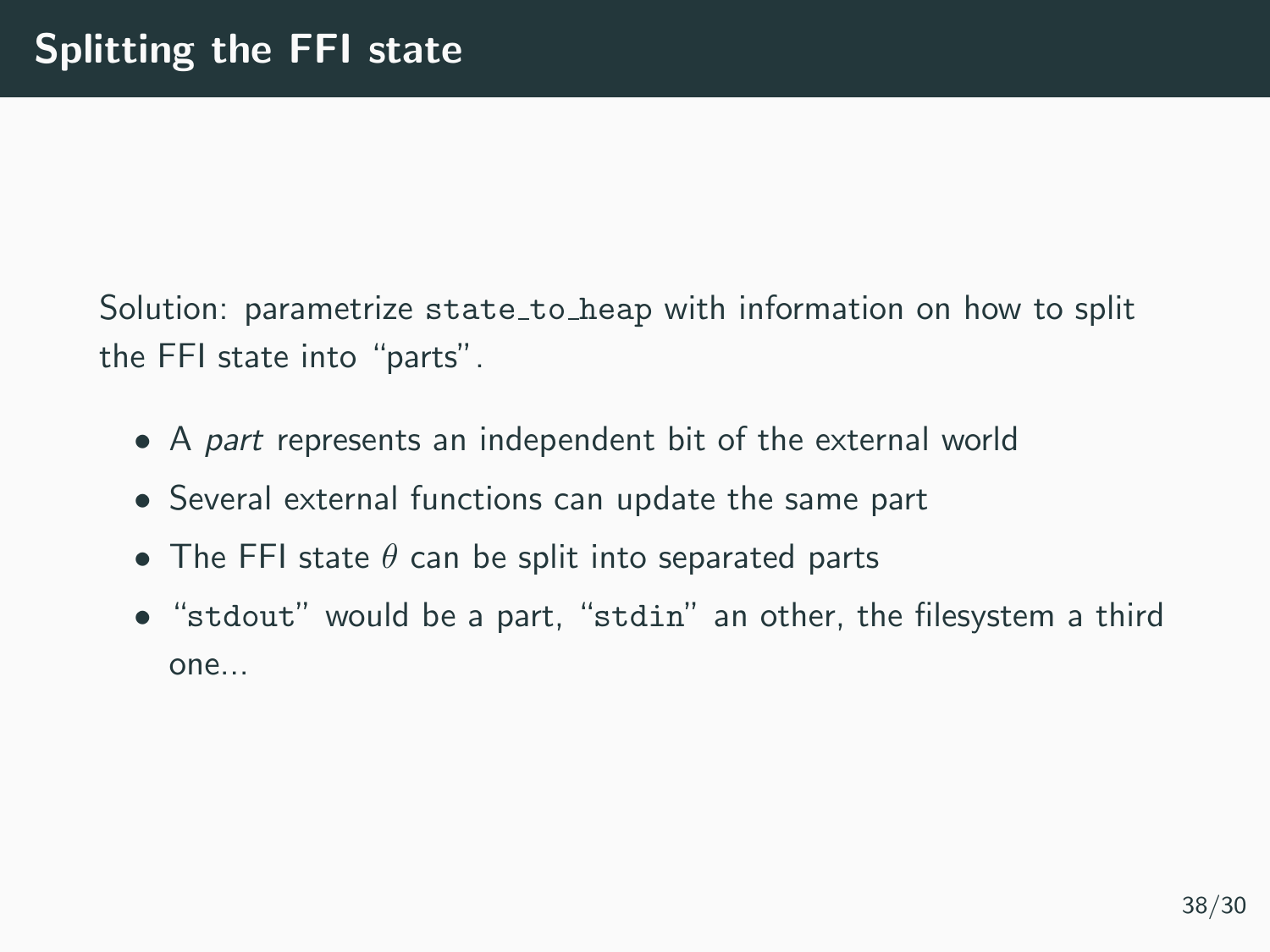### Splitting the FFI state (2)

We parametrize state\_to\_heap with:

- A projection function *proj* :  $\theta \rightarrow (\text{string} \rightarrow \text{ffi})$
- A list of FFI parts : (string list  $\times$  ffi next) list

ffi: low-level generic model for the state of a FFI part

ffi next: "next-state function", a part of the oracle

```
ffi =
```

```
Str string
```
- | Num num
- | Cons ffi ffi
- | List (ffi list)
- | Stream (num stream)

ffi next  $=$ string  $\rightarrow$  byte list  $\rightarrow$  ffi  $\rightarrow$ (byte list  $\times$  ffi) option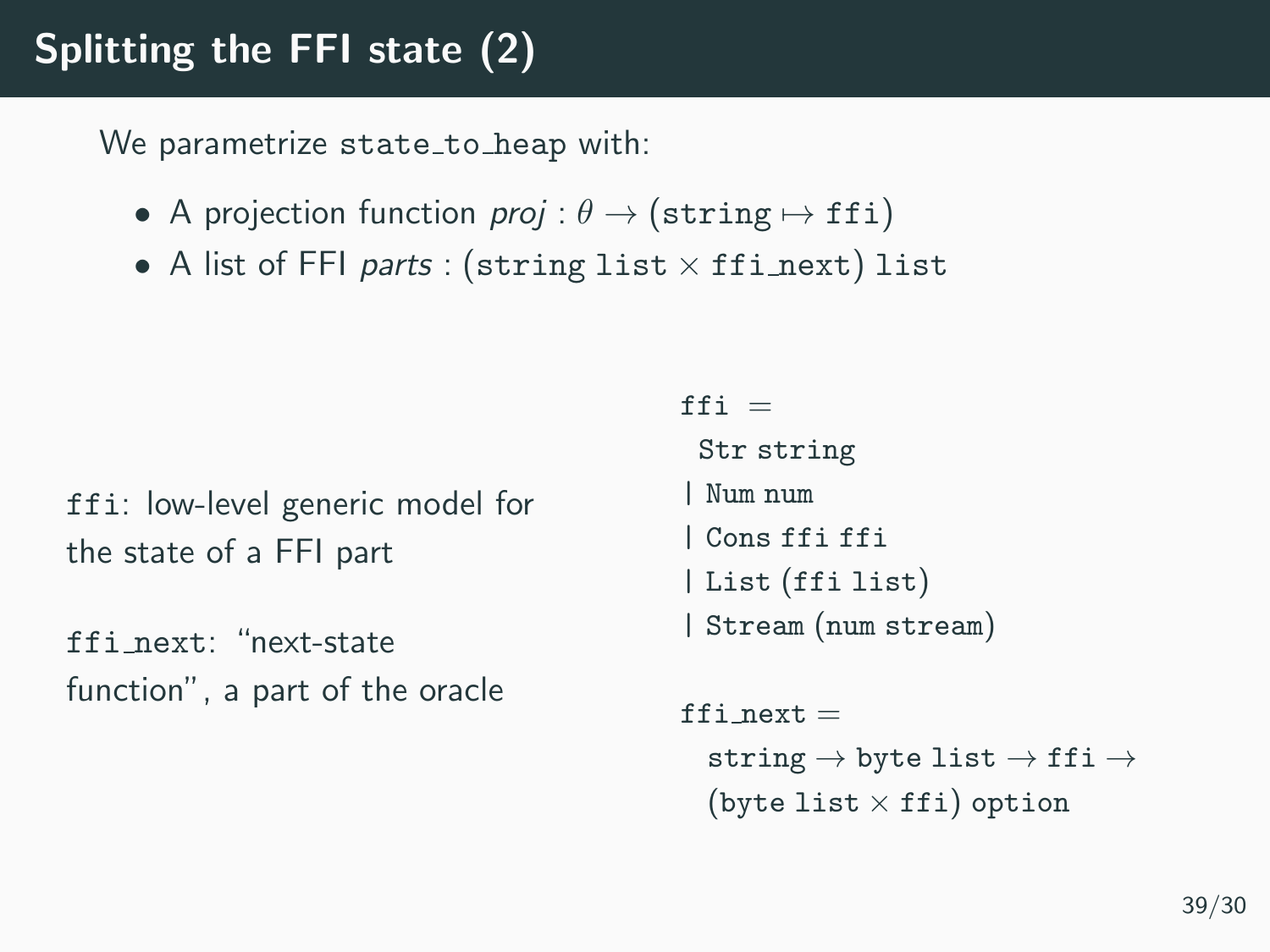Finally, we define a generic IO heap assertion:

```
IO: ffi \rightarrow ffi next \rightarrow string list \rightarrow heap \rightarrow bool
IO st u ns = (\lambda s. \exists ts. s = \{ FFI-part st u ns ts \})
```
Pre- and post-conditions can now make assertions about I/O. Users typically define more specialized assertions on top of IO.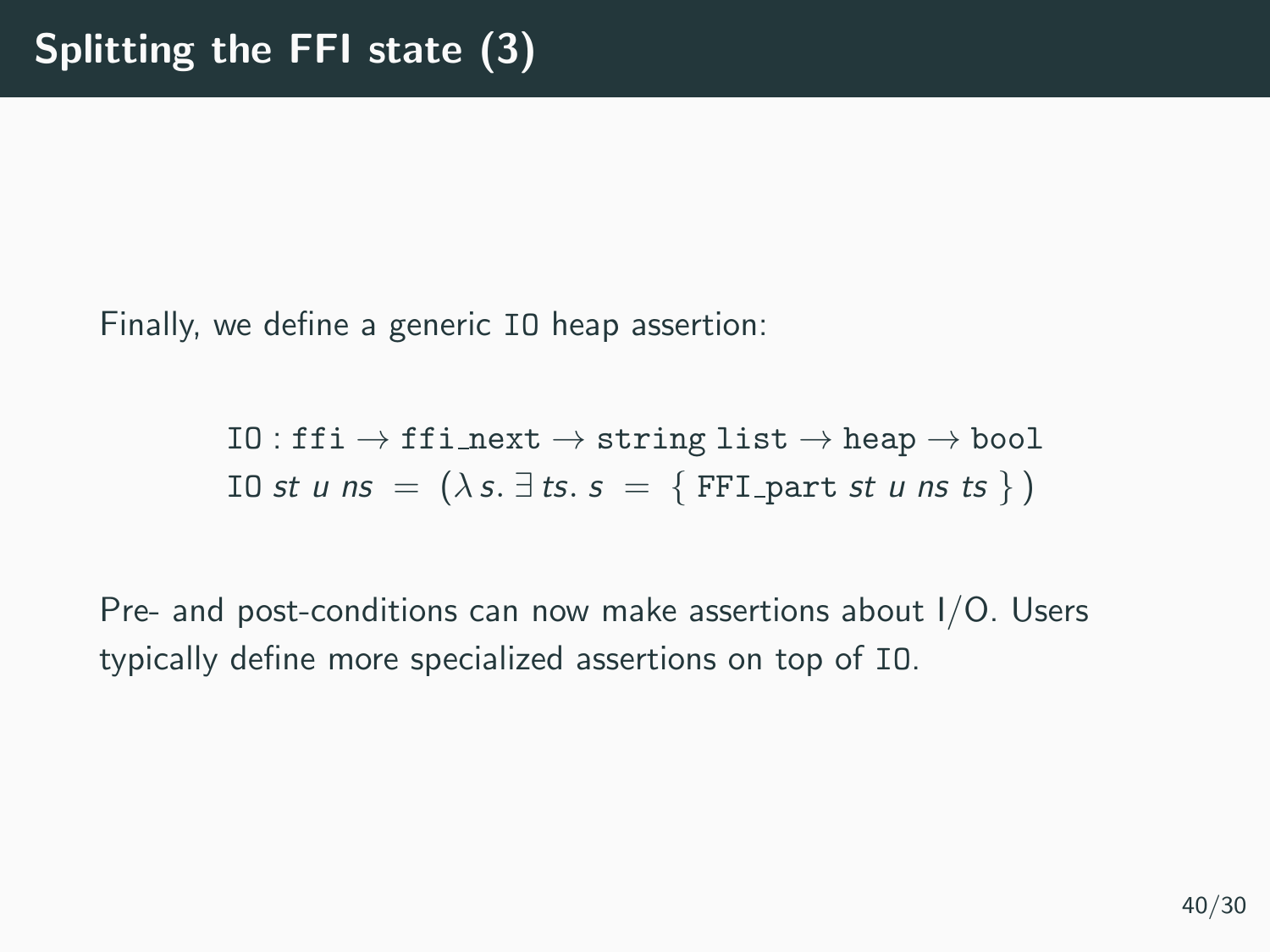We can remove the precondition that the input file must exist:

```
\vdash FILENAME fnm fnv ∧ numOpenFDs fs < 255 \Rightarrow\{CATFS fs * STDOUT out}
    cat1_v \cdot |fnv|{POST
    (λ u.
       ∃∃ content.
         \langleUNIT () u) * \langlealist lookup fs.files fnm = Some content\rangle *
         CATFS fs * STDOUT (out @ content))
     (\lambda e).
       \langleBadFileName_exn e\rangle * \langle \neg \text{inFS\_frame} fname f\langle * CATFS fs *STDOUT out)}
```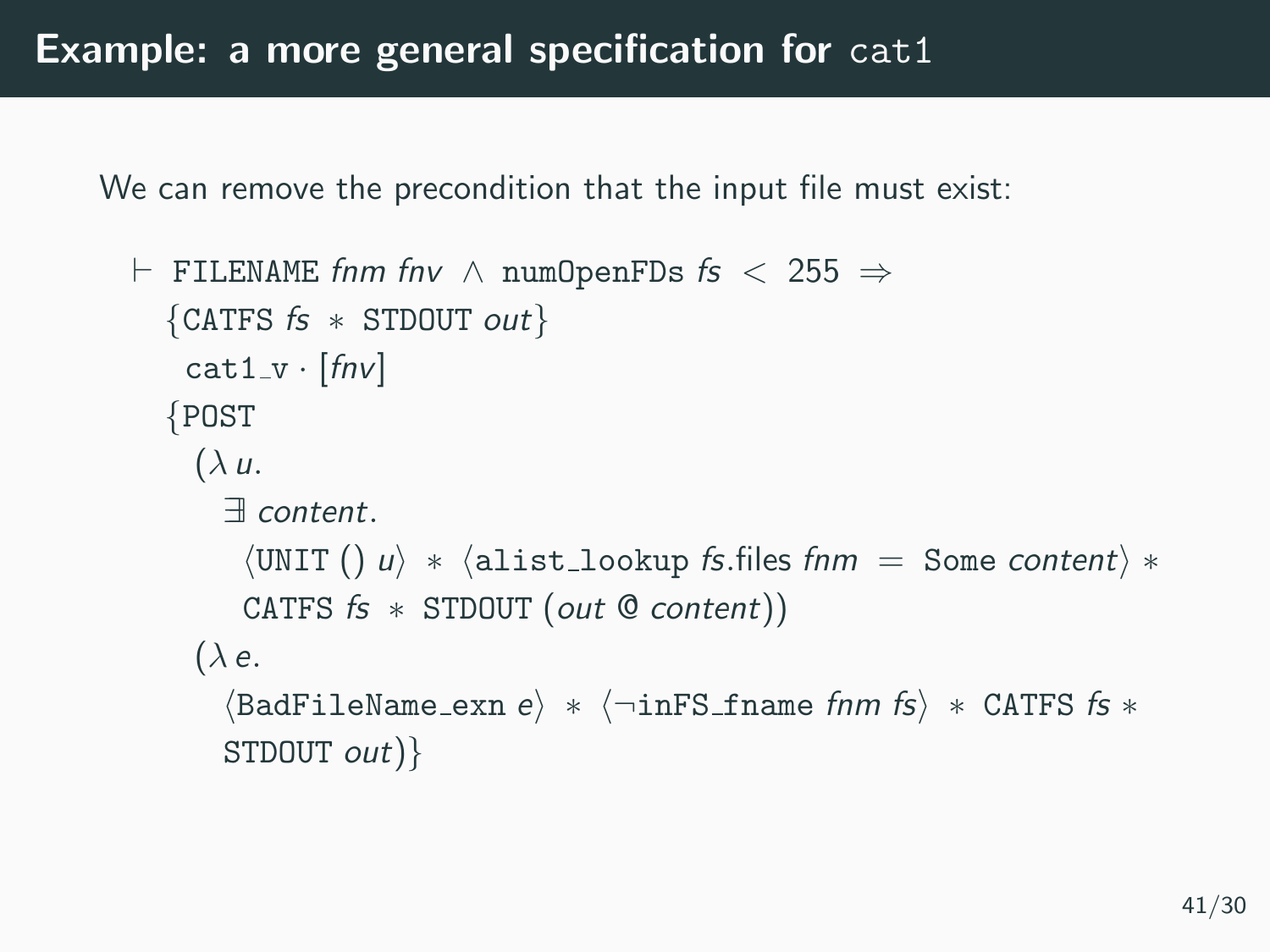Hoare-triple validity "env  $\vdash \{H\}$  e  $\{Q\}$ " becomes:

```
env \vdash \{H\} e \{Q\} \iff\forall st h<sub>i</sub> h<sub>k</sub>.
    \texttt{split}\ (\texttt{state_to} \texttt{\_heap}\ p\ \texttt{st})\ (h_i, h_k) \ \RightarrowH h_i \Rightarrow\existsr st' h<sub>f</sub> h<sub>g</sub> ck.
          split3 (state_to_heap p st') (h_f, h_k, h_g) \wedge Q r h_f \wedgecase r of
            Val v \Rightarrow evaluate (st with clock := ck) env [e] = (st', Rval [v])| Exn v \Rightarrow evaluate (st with clock := ck) env [e] = (st', \text{Rerr} (\text{Rraise } v))
```
Note: we still rule out actual failures, where evaluate returns "Rerr (Rabort abort)".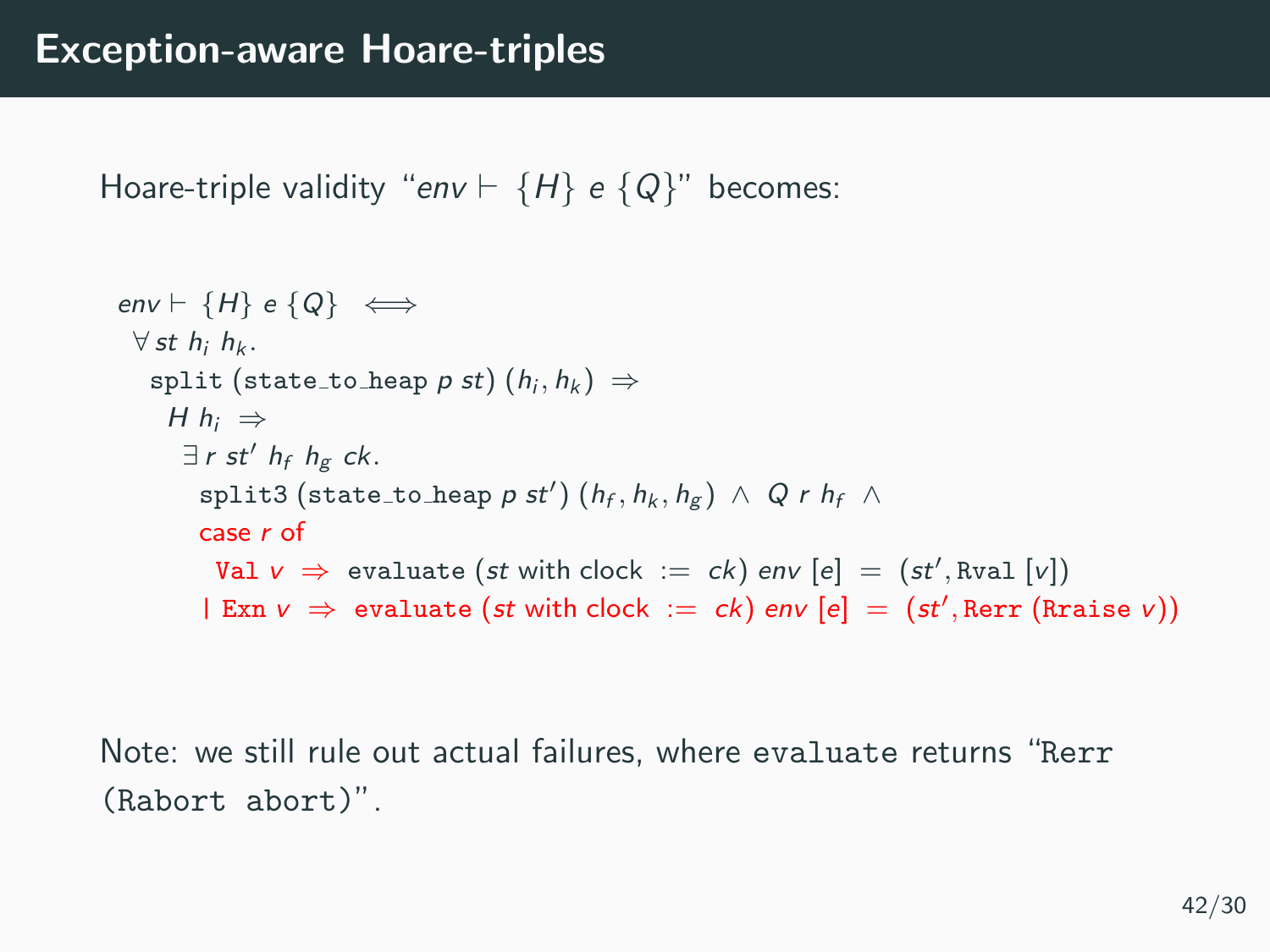Add side-conditions to characteristic formulae, to deal with exceptions:

```
cf p (Var name) env = local (\lambda H Q).
  (\exists v. \text{lookup-var}_id \text{ name env } = \text{Some } v \land H \triangleright Q (\text{Val } v)) \landQ \rightarrow e F)
```

```
cf p (Let (Some x) e_1 e_2) env = local (\lambda H Q.
   \exists Q'.cf p e<sub>1</sub> env H Q' \land Q' \blacktriangleright_e Q \land\forall xv. cf p e_2 ((x, xv) :: env) (Q' (Val xv)) Q)
```

$$
Q_1 \blacktriangleright_e Q_2 \iff \forall e. \ Q_1 \ (\text{Exn } e) \ \triangleright \ Q_2 \ (\text{Exn } e)
$$